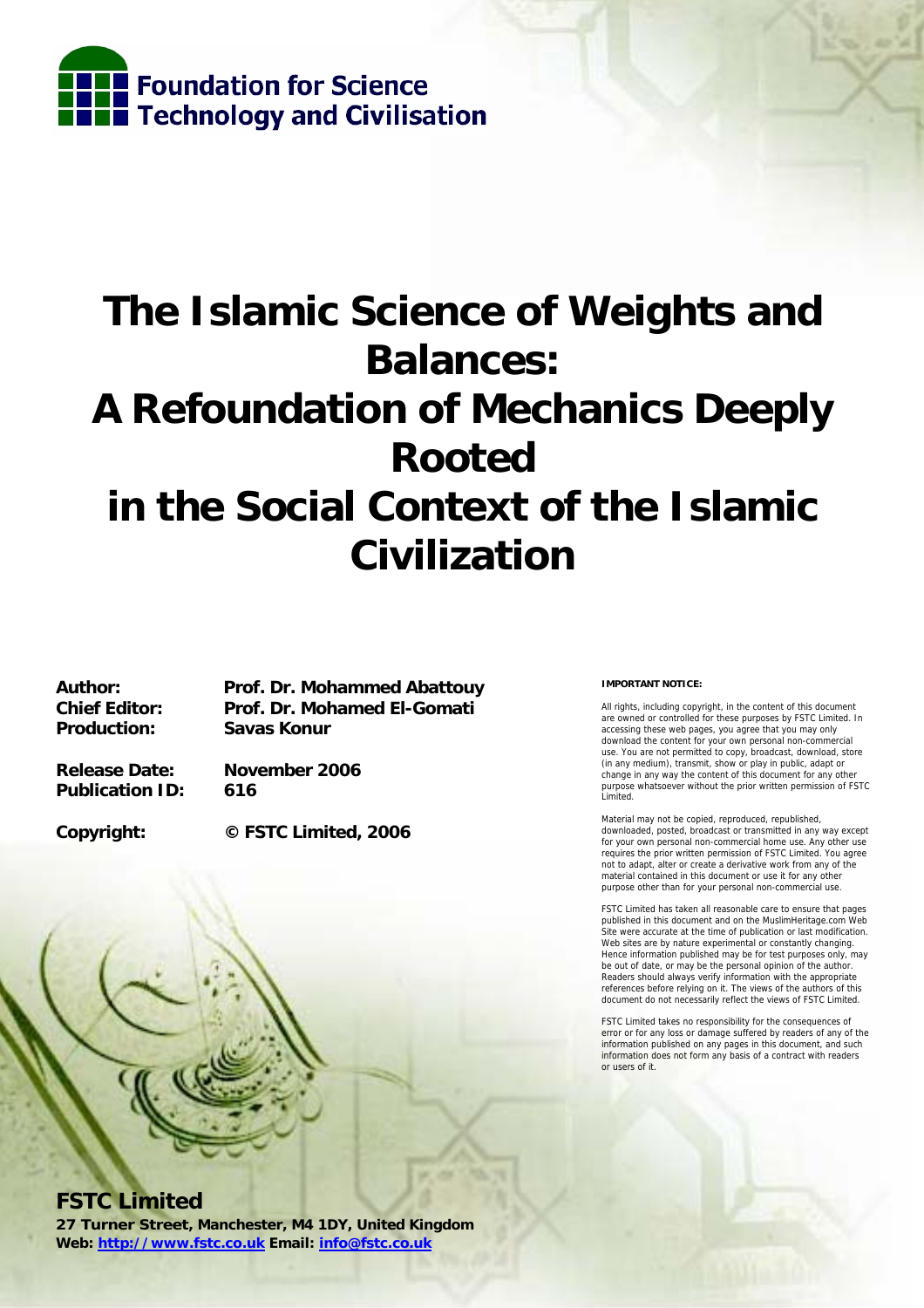## **THE ISLAMIC SCIENCE OF WEIGHTS AND BALANCES: A REFOUNDATION OF MECHANICS DEEPLY ROOTED IN THE SOCIAL CONTEXT OF THE ISLAMIC CIVILIZATION\***

### **Mohammed Abattouy\*\***

Three main concerns are focused upon in the following article. The first is an overview of the textual tradition of a core-part of Arabic mechanics dealing with the science of weights. Then the historical significance of the Arabic science of weights is analyzed. Thus, the transformation brought about by this important segment of Arabic mechanics is interpreted as the reorganization of a core-part of ancient mechanics into an independent science of weights. On this basis, a strong claim is made in favor of the independent status of *>ilm al-athqŒl*, which should no longer be confused with *>ilm al-úiyyal*, understood as a general descriptive discourse on different types of machines. The final section is devoted to a preliminary survey of the institutional setting of the control of weighing instruments in the Islamic medieval society through the office of the *úisba*. This study, covering the theoretical as well as the practical aspects of an important segment of Arabic classical science, i.e. mechanics, is part of a program of research which the author is developing, appealing for the renewal of the field of the history of Arabic classical sciences, by merging together historical research based on empirical investigation in the scientific texts, the epistemological reflexion on the concepts, categories and methods, and the sociological analysis of the contextual structures that shaped the practice of science in medieval Islam.<sup>1</sup>

### **The reconstruction of the corpus of the Arabic science of weights**

The balance is an instrument of our current life, charged with history and science. In Islamic classical times, this familiar instrument was the object of an extensive scientific and technical debate of which dozens of treatises on different aspects of its theory, construction, and use are the precious remains. Different sorts of balances were the object of such an extensive enquiry, including the normal equal-armed balance (called in Arabic *m¥zŒn*, *‹ayyŒr*, and *shŒh¥n*), the steelyard (called *qaras‹´n*, *qaffŒn*, and *qabbŒn*) and sophisticated balances for weighing absolute and specific weights of substances.

Several drawings of balances are preserved in Arabic manuscripts, such as those of al-KhŒzin¥, al-î ar¥r¥, and al-Qazw¥n¥. Further, some specimens of the ancient balances survived and are presently kept in museums. For illustration, we refer to two such Islamic steelyards from the 10<sup>th</sup>-12<sup>th</sup> centuries. The first, built in Iran, is preserved in the National Museum in Kuwait (LNS 65M). It is made of steel, bears marks on

<sup>\*</sup> An earlier version of this article was published in Abattouy 2002b. Several results exposed in this study were obtained under the sponsorship of the Max Planck Institute for the History of Science (MPIWG) in Berlin (1996-2003). I am grateful to my colleagues at the MPIWG, especially to Professor Jürgen Renn, director of Department I at the MPIWG, for this long-lasting and fruitful collaboration.<br>\*\* Mohammed V<sup>th</sup>-Agdal University, Rabat, Faculty of Letters, Philosophy Department 1.17

<sup>&</sup>lt;sup>1</sup> For case studies, reflexions and references bringing evidence to this research program, see the three forthcoming volumes: Abattouy [In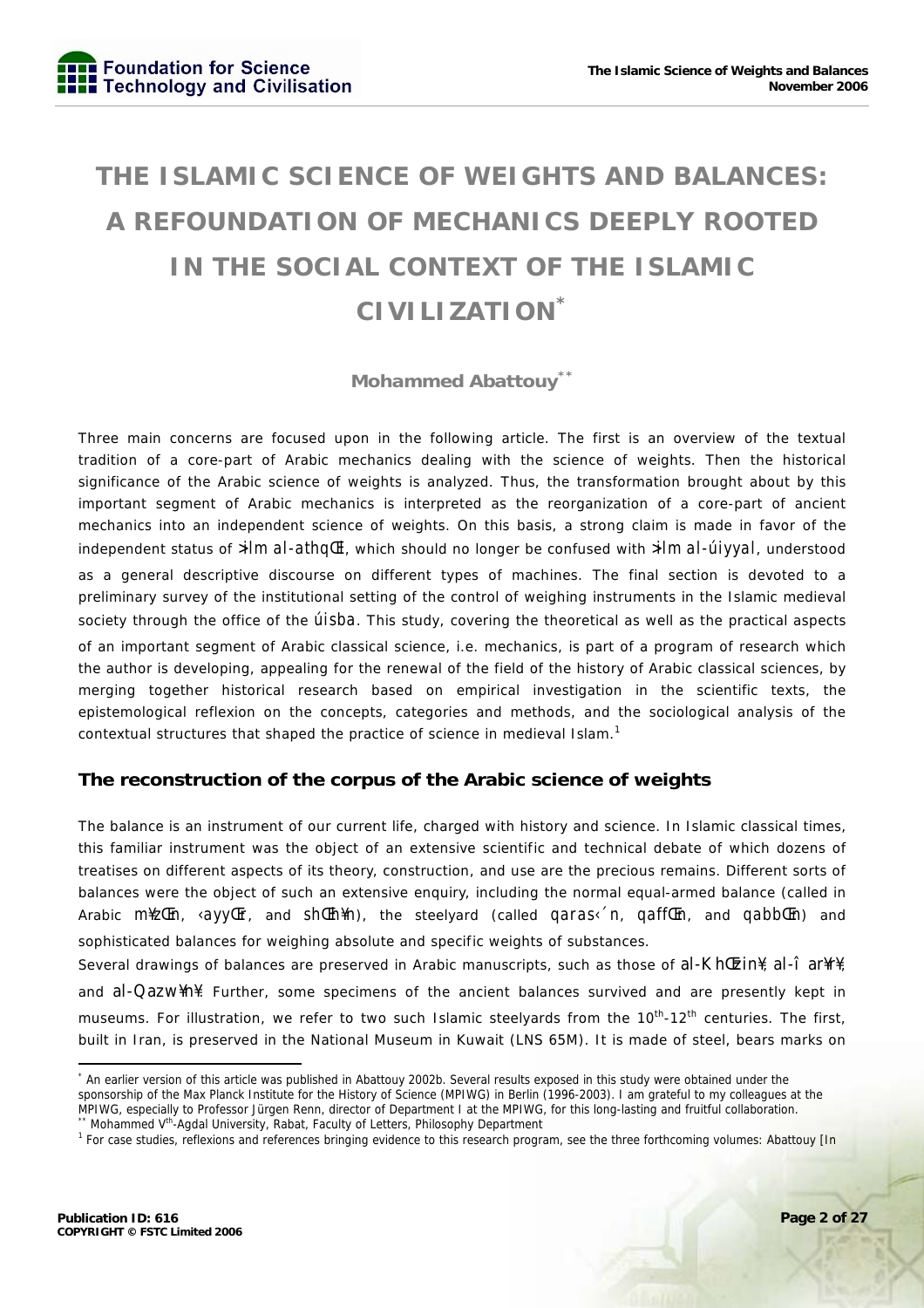

its beam. Its dimensions (height: 11.5 cm, length: 15.6 cm) show that it was used for weighing small quantities.<sup>2</sup> The second is kept in the Science Museum in London (accession number Inv. 1935-457). This balance came to the Science Museum in 1935 from the University College in London, together with a large selection of archaeological material consisting of ancient weights and measures collected from the Near East by the British archaeologist Flinders Petrie. A scale of silver is inlaid along its 2.37m long, wrought-iron beam. It bears two suspending elements and corresponding calibrations: one ranging from 0 to 900 *ra‹l*-s (1 *ra‹l* is approximately 1 pound); the other ranging from 900 to 1820 *ra‹l*-s.<sup>3</sup>



**Figure 1.** *Al-KhŒzin¥*'s balance, in *Al-KhŒzin¥*, *KitŒb m¥zŒn al-úikma,* Hyderabad, 1940 (The image was introduced by the editor)*.* 

The interest in the balance in Islamic scientific learning was culturally nurtured by its role as a symbol of good morals and justice. The Qur $\text{d}\text{F}$  and the  $\hat{\text{i}}$  ad<sup> $\text{d}\text{F}$ </sup> appealed extensively to a strict observance of fair and accurate weighing practices with the balance. Considered the tongue of justice and a direct gift of God, the balance was made a pillar of the right society and a tool of good governance. These principles were recorded explicitly in several treatises on the balance, such as the introduction to *KitŒb m¥zŒn al-úikma* by *al-KhŒzin¥*, where the balance is qualified as "the tongue of justice and the article of mediation." Furthermore, it was counted as a fundamental factor of justice, on the same level with "the glorious Book of God," and "the guided leaders and established savants."<sup>4</sup>

The emergence of Arabic mechanics is an early achievement in the scientific tradition of Islam. Actually, already in the mid-9<sup>th</sup> century, and in close connection with the translation of Greek texts into Arabic, treatises on different aspects of the mechanical arts were composed in Arabic, but with a marked focus on balances and weights. These writings, composed by scientists as well as by mechanicians and skilful artisans, gave birth to a scientific tradition with theoretical and practical aspects, debating mathematical and physical problems, and involving questions relevant to both the construction of instruments and the social context of their use. Some of these Arabic treatises were translated into Latin in the 12<sup>th</sup> century and influenced the European science of weights.

berlin.mpg.de/en/forschung/projects/theoreticalMechanics/project\_image\_Fig.11.jpg/showImagen and in Abattouy 2002b, p. 110.

Press 2006a], [In Press 2006b], and [In Press 2006c]

<sup>&</sup>lt;sup>2</sup> See al-êabŒú 1989, p. 32.

<sup>3</sup> The images of these balances can be seen at http://www.mpiwg-

<sup>4</sup> Al-KhŒzin¥ 1940, pp. 3-4.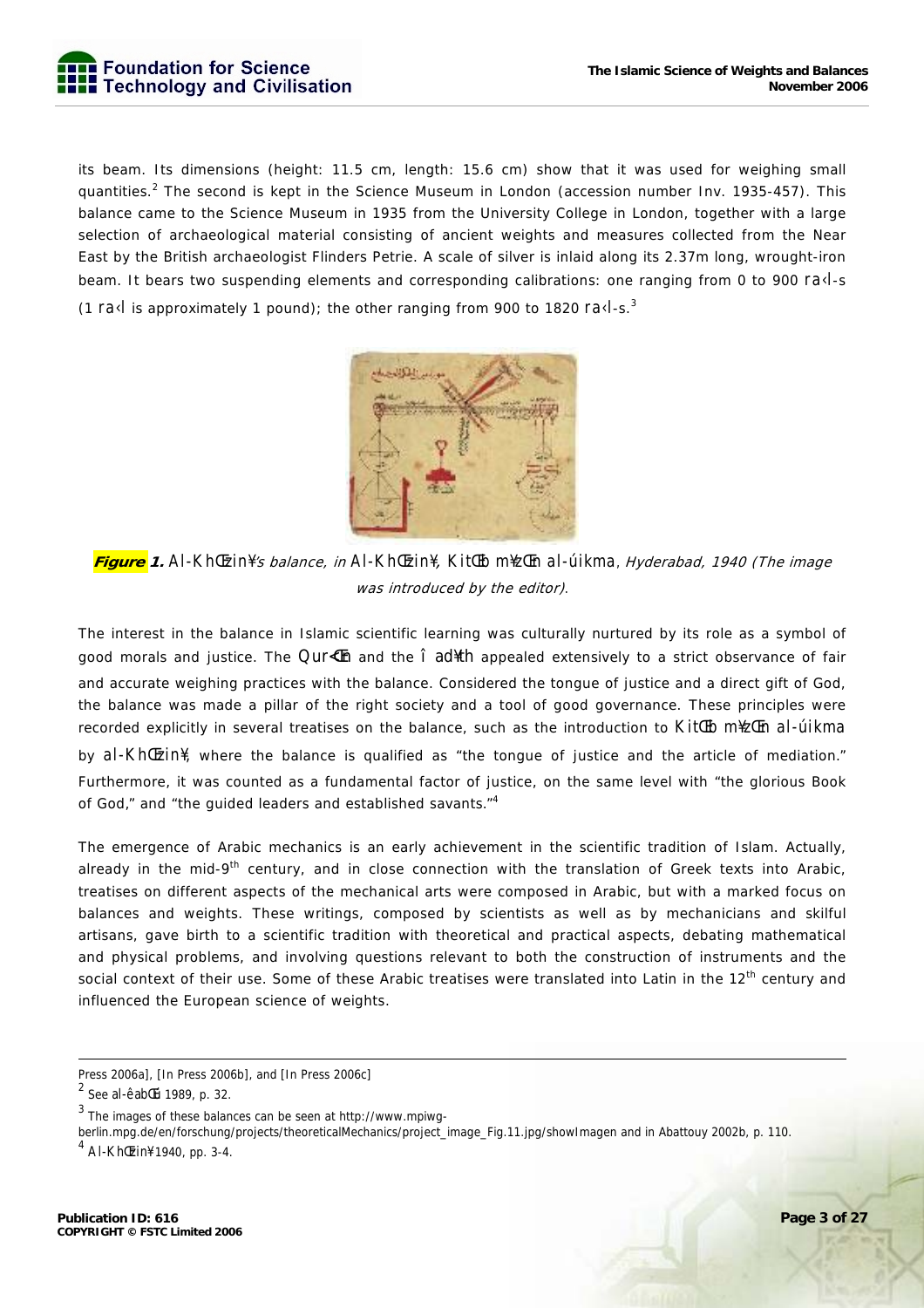

The corpus of the Arabic science of weights covers the entire temporal extent of scientific activity in medieval Islam and beyond, until the 19<sup>th</sup> century. The reasons for such an abundance of literature on the problems of weighing can be explained only by contextual factors. In fact, the development of the science of weights as an autonomous branch of science was triggered by the eminent importance of balances for commercial purposes. In a vast empire with lively commerce between culturally and economically fairly autonomous regions, more and more sophisticated balances were, in the absence of standardization, key instruments governing the exchange of currencies and goods, such as precious metals and stones. It is therefore no surprise that Muslim scholars produced numerous treatises specifically dealing with balances and weights, explaining their theory, construction and use. This literature culminated in the compilation by >Abd ar-RaúmŒn al-KhŒzin¥, around 1120, of *KitŒb m¥zŒn al-úikma*, an encyclopedia of mechanics dedicated to the description of an ideal balance conceived as a universal tool of a science at the service of commerce, the so-called 'balance of wisdom.' This was capable of measuring absolute and specific weights of solids and liquids, calculating exchange rates of currencies, and determining time.



**Figure 2.** Al- *KhŒzin¥*'s balance, in Seyyed Hossein Nasr, Islamic Science an Illustrated Study, Kent 1976 (The image was introduced by the editor).

A complete reconstruction of the Arabic tradition of weights is currently being undertaken by the author. This project began in the context of a long-term cooperation with the Max Planck Institute for the History of Science in Berlin. The work on the establishment of the Arabic corpus of the science of weights started in Fall 1996 by the systematic reconstruction of the entire codicological tradition of the corpus of texts dealing –on theoretical and practical levels– with balances and weights. By now almost two-thirds of the entire corpus has been edited and translated into English; this part, including texts dating from the 9th through the 12th centuries, is being prepared for publication with the appropriate commentaries.

The preliminary analysis of the texts investigated so far established the importance of the Arabic tradition for the development of the body of mechanical knowledge. The Arabic treatises turned out to be much richer in content than those known from the ancient tradition. In particular, they contain foundations of deductive systems of mechanics different from those inferred from extant Greek texts, as well as new propositions and theorems. On the other hand, the Arabic treatises also represent knowledge about practical aspects of the construction and use of balances and other machines missing in ancient treatises.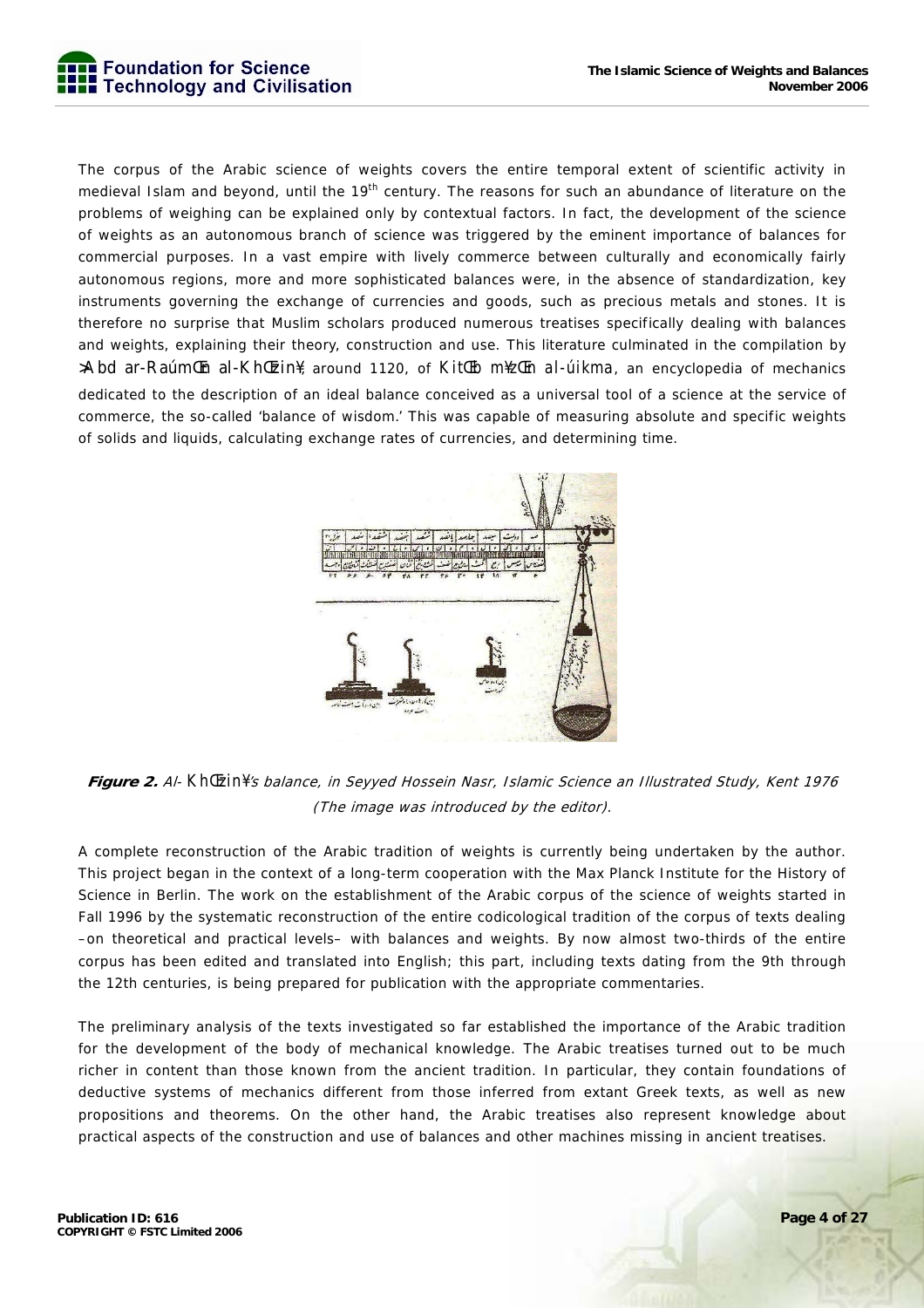The first phase of the research on the Arabic science of weights was focused on establishing the scope of its extant corpus. Surprisingly, this corpus turned out to be much larger than usually assumed in history of science. Up to now more than thirty treatises dating from the  $9<sup>th</sup>$  through the  $19<sup>th</sup>$  centuries have been identified which deal with balances and weights in the narrow sense. The majority of these treatises has never before been edited or studied, and only exists in one or more manuscript copies. Some important manuscripts have been discovered or rediscovered even in the course of the research activities conducted by the author.

The textual constituents of the Arabic works on the problems of weights can be classified chronologically into three successive units. First a set of Greek texts of mechanics extant in Arabic versions. Despite their Greek origin, these works can be regarded as an integral part of the Arabic mechanical tradition, at least because of the influence they exerted on the early works of Arabic mechanics. In the case of some of these texts, although they are attributed to Greek authors, their Greek originals are no more extant nor are they ascribed to their supposed Greek authors in antique sources. The second unit comprises founding texts composed originally in Arabic in the period from the 9<sup>th</sup> through the 12<sup>th</sup> centuries. This segment of writings laid the theoretical basis of the new science of weights, in close connection with the translations and editions of texts stemming from Greek origins. The third phase covers the  $14<sup>th</sup>$  through the  $19<sup>th</sup>$  centuries, and comprises mainly practical texts elaborating on the theoretical foundations laid in the earlier tradition. In the following, the texts belonging to these three phases will be described in brief, with a short characterization of some theoretical contents.

#### **2. Arabic versions of Greek texts of mechanics**

The corpus of Greek texts that were known to Muslim scholars through direct textual evidence and dealing with the problems of weighing and the theory of the balance are six in number:

**1.** First, *Nutaf min al-úiyyal*, an Arabic partial epitome of Pseudo-Aristotle's Mechanical Problems: The

Problemata Mechanica, apparently the oldest preserved text on mechanics, is a Greek treatise ascribed to Aristotle, but composed very probably by one of his later disciples. It has long been claimed that this text was not transmitted to Arabic culture. It is possible now to affirm that the scholars of Islamic lands had access to it at least through a partial epitome entitled *Nutaf min al-úiyyal* (elements/extracts of mechanics) included by al-KhŒzin¥ in the fifth book of his *KitŒb m¥zŒn al-úikma*. 5

**2-3.** Two texts ascribed to Euclid on the balance (*MaqŒla f¥ 'l-m¥zŒn*) and on heaviness and lightness (*KitŒb fi 'l-thiql wa 'l-khiffa*): Extant only in Arabic, the first one provides a geometrical treatment of the balance and presents a sophisticated demonstration of the law of the lever. It is not recorded if it was edited in Arabic, but there is enough evidence to conclude that this was probably the case. The second text survived in a version edited by Th Ebit ibn Qurra. It is an organized exposition –in 9 postulates and 6

<sup>5</sup> Al-KhŒzin¥ 1940, pp. 99-100. The text of the *Nutaf* was edited and translated, with commentaries, in Abattouy 2001a.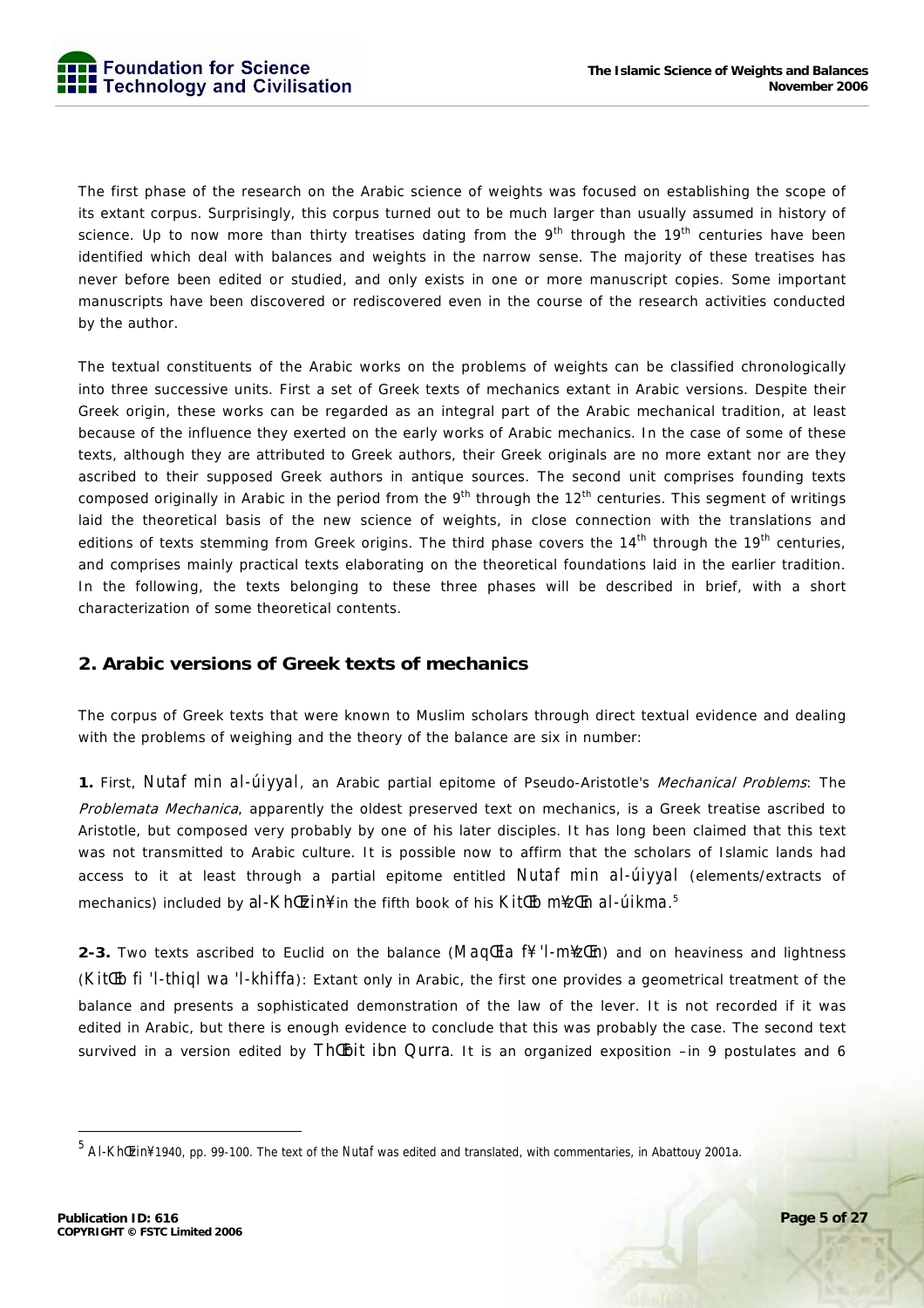

theorems– of dynamical principles of the motion of bodies in filled media, developing a rough analysis of Aristotelian type of the concepts of place, size, kind and force and applying them to movements of bodies.<sup>6</sup>

**4.** A partial Arabic version of Archimedes' On Floating Bodies: Contrary to the highly creative impact Archimedes had on Arabic mathematics, it seems that his main mechanical treatises such as *Equilibrium of* planes and *Quadrature of the parabola* were not translated into Arabic. However, some elements of his theory of centers of gravity were disclosed in the mechanical texts of Heron and Pappus, whereas the main ideas of his hydrostatics were transmitted in a *MaqŒla f¥ 'l-thiql wa 'l-khiffa*, extant in Arabic in several manuscript copies. This short tract consists in a summarized digest of the treatise on the *Floating Bodies*, presenting mere statements of the postulates and propositions of Book I and the first proposition of Book II without proofs.<sup>7</sup>

**5.6.** Heron's and Pappus' Mechanics : Finally, the last two Greek texts to be connected with the Arabic tradition of the science of weights are the two huge treatises referred to as *Mechanics* of the Alexandrian scholars Heron (1<sup>st</sup> century) and Pappus ( $4<sup>th</sup>$  century). These texts are together major sources for the reconstruction of the history of ancient mechanical ideas. Given their composite character, only some of their chapters concern the foundations of theoretical mechanics as developed in the later Arabic tradition around the questions of weighing. Heron's *Mechanics* was translated into Arabic by Qus $\epsilon$ E ibn L  $\epsilon$ q Eunder the title *F¥ raf> al-ashyŒ< al-thaq¥la* (On lifting heavy loads).<sup>8</sup> After the loss of the Greek original text, it survived only in this Arabic version. On the contrary of Heron's Mechanics, Pappus mechanical treatise was preserved in Greek and in Arabic. Its Arabic version is titled *Madkhal ilŒ >ilm al-úiyal* (Introduction to the science of mechanics), by a translator who has not yet been identified, but there is enough evidence to affirm that this version saw the light in  $10<sup>th</sup>$ -century Baghdad.<sup>9</sup>

#### **3. Founding texts of the Arabic science of weights**

In close connection with the translation and study of the above mentioned Greek sources, the Muslim scientists composed in the period from the 9<sup>th</sup> up to the 12<sup>th</sup> century a set of original texts that laid the foundation to the new science of weights. To mention just the main treatises, these texts are seven in number:

**7.** First, the *Kit Eb f¥ 'l-qaras* in by Th Ebit ibn Qurra (d. 901): Without contest the most important text of the Arabic mechanical tradition, it was apparently one of the first Arabic texts to deal with the theory of the unequal-armed balance in Islam and to systematize its treatment. As such, it established the theoretical foundation for the whole Arabic tradition.

*KitŒb f¥ 'l-qaras‹´n* presents a deductive theory of the steelyard based on dynamic assumptions. It is extant in four known copies, of which three contain complete texts with variant readings. Two of these,

<sup>&</sup>lt;sup>6</sup> The contents of these two works are surveyed in Abattouy 2001b, p. 216ff. Their textual tradition is analyzed under the procedure of *isl Eú* in Abattouy 2004c.

<sup>&</sup>lt;sup>7</sup> A MS copy of this text was published in Zotenberg 1879 and translated into English in Clagett 1959, pp. 52-55.

<sup>&</sup>lt;sup>8</sup> Heron's *Mechanics* was edited and translated twice respectively by Carra de Vaux in 1893, with French translation, and by Schmidt and Nix in 1900, with German translation. These editions were reprinted recently: respectively Herons 1976 and Héron 1988.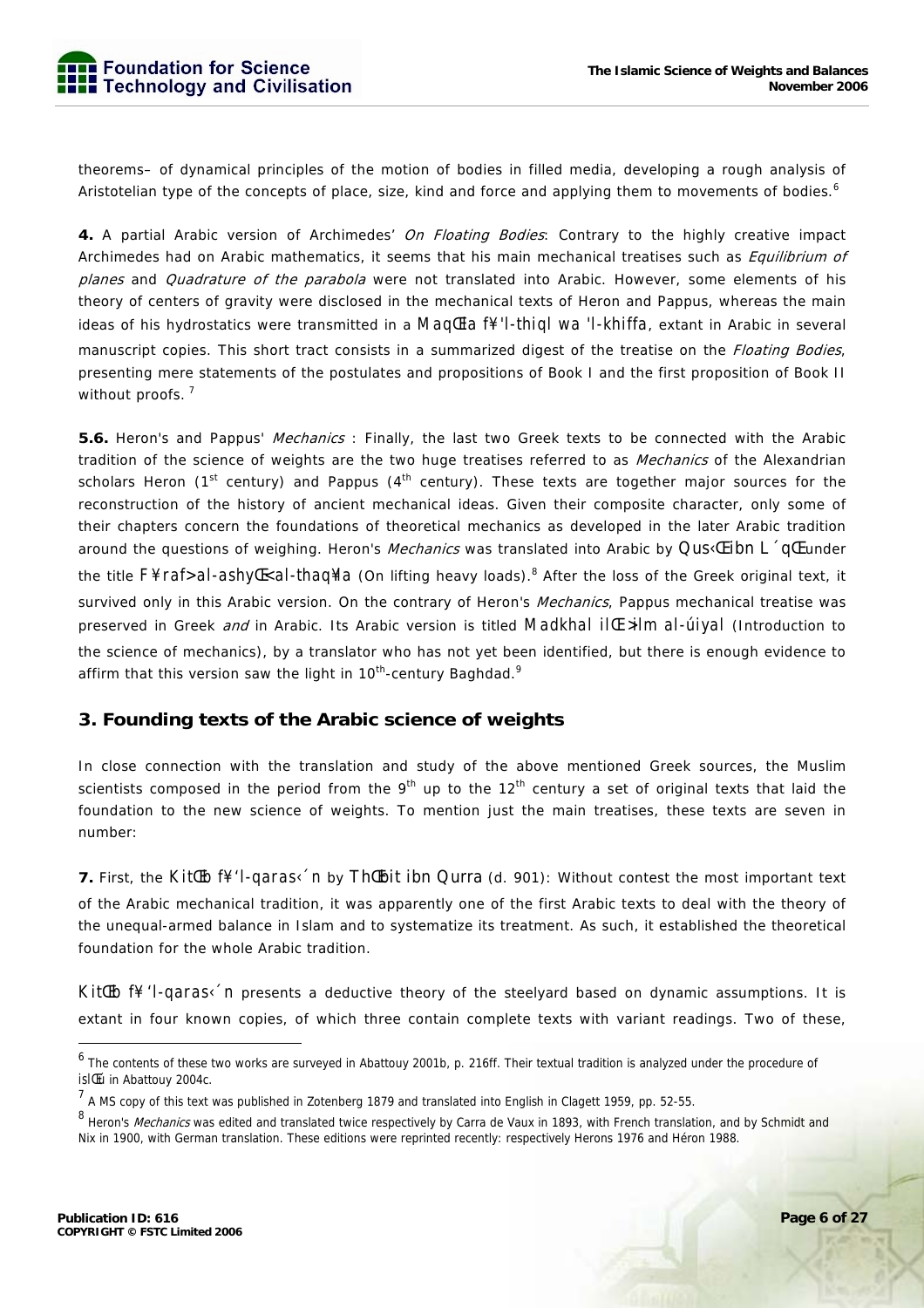

preserved in London (India Office MS 767-7) and Beirut (St.-Joseph Library, MS 223-11), were studied and published recently.10 The third copy, formerly conserved in Berlin (Staatsbibliothek MS 559/9, ff. 218b-224a), was reported lost at the end of World War II. A colleague from Berlin, Paul Weinig and I happened to rediscover it in the Biblioteka Jagiellonska in Krakow (Poland) in October 1996. Recently Sonja Brentjes kindly attracted my attention over a partial fourth copy that exists in the archives of the Laurentiana Library in Florence (MS Or. 118, ff. 71r-72r). Never mentioned before, this valuable three-page text includes the introductory two sections of Th@bit's treatise. This part of the text exposes the dynamic foundation of the treatise and an important passage that was thought of up to now to occur only in Beirut MS copy (and thus known as Beirut scholium).<sup>11</sup>

8. *Kit Eb f¥ §ifat al-wazn* by the same Th Ebit ibn Qurra: This five-section text on the balance is about the conditions necessary to achieve equilibrium in weighing with balances, primarily the equal-armed sort.<sup>12</sup> An important connection between this text and *KitŒb f¥ 'l-qaras‹´n* is provided by the occurrence, in the last section of *êifat al-wazn*, of the statement of a proposition identical with the postulate that opens *KitŒb f¥ 'l-qaras‹´n*.

**9.** *ZiyyŒda f¥ 'l-qaras‹´n* or An Addition on the theory of the *qaras‹´n*: A short anonymous text extant in a unicum copy preserved in Beirut. In this codex, the *ZiyyŒda* serves as an appendix to *KitŒb f¥ 'lqaras* in. The two texts are written in the same hand and display strong terminological affinities which include the basic vocabulary as well as the technical terms. The bit ibn Qurra is mentioned twice in the *ZiyyŒda*. This and several other elements induce us to consider it as an appendix intended to amplify the analysis developed in Th*Cubit's original work*. The text of the *ZiyyCda* is composed of five propositions. The first two are mere applications of the Proposition VI of *Kit LEb f¥ 'l-qaras< 'n* while the last three establish a procedure for calculating the counterweight required to maintain equilibrium in a lever divided an evenly number of times.

10. A short text on the balance by Muúammad ibn >Abd-AllCh b. Man§ r al-AhwCz¥ : Al-AhwCz¥ is a well known mathematician of the 10<sup>th</sup> century; his text on the balance is extant in a unique copy preserved in Khuda Baksh Library in Patna (Codex 2928, folio 31) without title, save for the one provided by the curators of the library: *RisŒla f¥ 'l-m¥zŒn*. 13

**11.** The treatises on centers of gravity of al-Q´h¥ and Ibn al-Haytham : These important contributions by two most important Muslim mathematicians of the 10th-11<sup>th</sup> centuries survived only through their reproduction by al-KhŒzin¥ in a joint abridged version that opens the first book of his *KitŒb m¥zŒn al-*

 <sup>9</sup> The Arabic text of Pappus' *Mechanics* was transcribed and translated into English in Jackson 1970.<br><sup>10</sup> Respectively in Jaouiche 1976 and Knorr 1982.

<sup>11</sup> The mechanical theory of *KitŒb f¥ 'l-qaras‹´n* was studied in Jaouiche 1976, Abattouy 2000d and in Abattouy 2002a.

<sup>12</sup> This text was preserved thanks to its integration in *KitŒb m¥zŒn al-úikma*: al-KhŒzin¥ 1940, pp. 33-38. For translations, see the German version in Wiedemann 1970, vol. I, pp. 495-500 and a partial English version in Knorr 1982, pp. 206-208.

13 On al-AhwŒz¥, see Sezgin 1974, p. 312.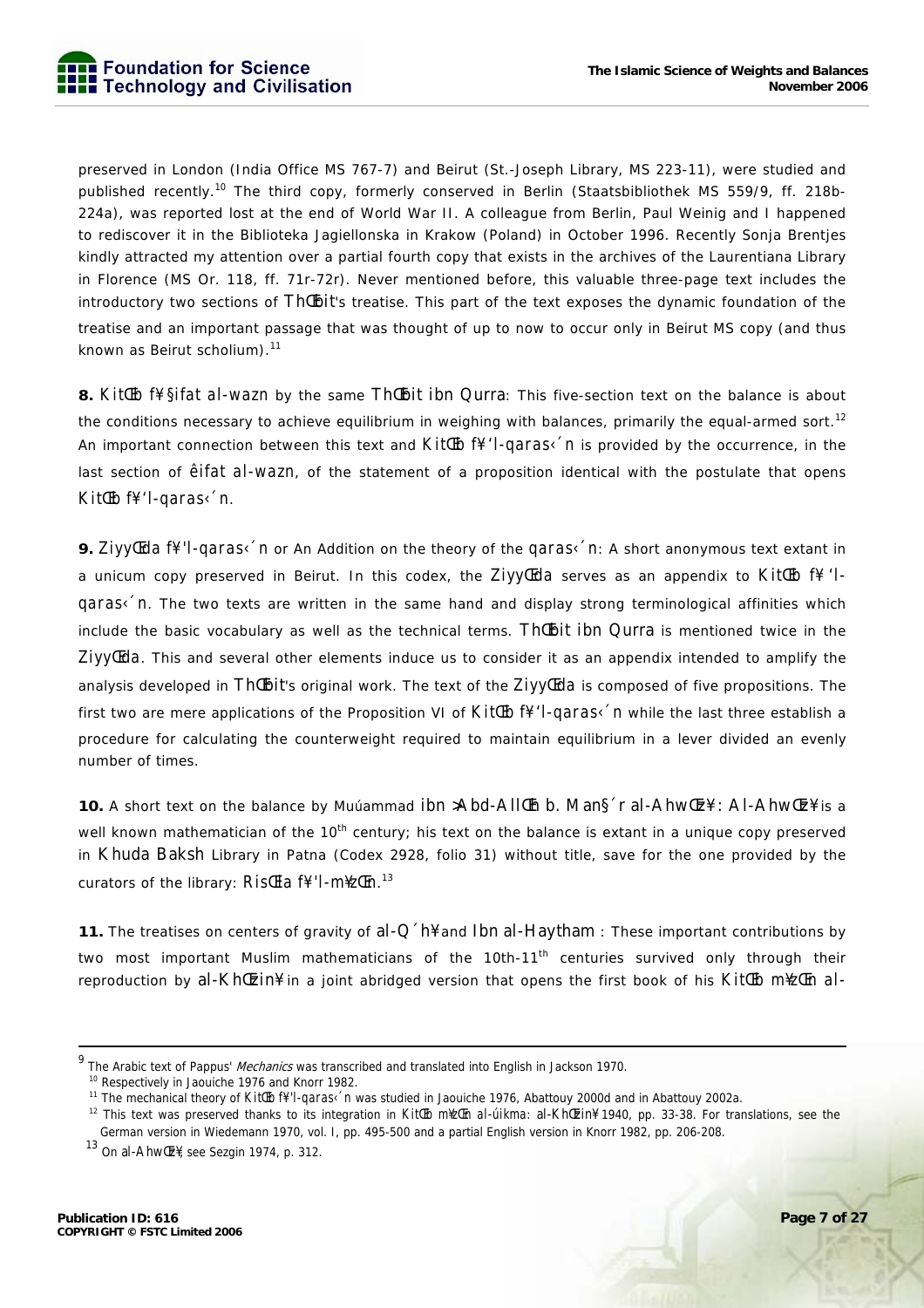*úlkma*.<sup>14</sup> The potential discovery of the complete versions of these texts will mean the recovery of fundamental sources.<sup>15</sup>

12. The statements on the law of the lever by the same  $al-Q'h\frac{2}{3}$  included in a discussion on the centers of gravity he had with Ab <a> Isú<br/>Eq al-ê<br/>Eb¥ around 990-91.16

13. The treatise of ily II al-MakrI on measures and weights: ily II al-MakrI h was the Archbishop of Nisibin (north Mesopotamia) in the first half of the 11<sup>th</sup> century. His Mag Ela f¥ 'l-mak Eyy¥l wa al-awz En (Treatise of measures and weights) is essentially of practical interest, but it is based on the theory of the steelvard as elaborated in earlier Arabic works.

14. Irshled dhaw¥ al->irflEn illE §inlE>at al-qafflEn (Guiding the Learned Men in the Art of the Steelyard) by al-Isfiz Er¥ : A fundamental and long-neglected treatise, written by Ab ^ î Etim al-Mulaffar b. Ism Expl al-Isfiz<sub>IIf</sub> a mathematician and mechanician who flourished in KhurasIn (north-east Iran) around 1050-1110. In this original text on the theory and practice of the unequal-armed balance, different textual traditions from Greek and Arabic sources are compiled together for the elaboration of a unified mechanical theory. It is extant in a unique manuscript copy preserved in Damascus (al-<Asad National Library, al-ÜllEhiriyya collection, MS 4460, folii 16a-24a). In addition, an abridged version reproduced by al-KhlEzin¥ includes a section on the construction and use of the steelyard, which is omitted from the Damascus manuscript.<sup>17</sup>

15. KitlEb m¥zlEn al-úikma by al-KhlEzin¥: A special mention should be made of KitlEb m¥zlEn al-úikma, the encyclopedia of mechanics completed by Abderaúm En al-Kh Ezin¥ in 1121-22, a real mine of information on all aspects of the theoretical and practical knowledge in the Islamic medieval area about balances. The book covers a wide range of topics related to statics, hydrostatics, and practical mechanics, besides reproducing abridged editions of several mechanical texts by or ascribed to Greek and Arabic authors. This huge summa of mechanical thinking provides a comprehensive picture of the knowledge about weights and balances available in the Arabic scientific milieu up to the early 12<sup>th</sup> century. Therefore,

The textual tradition of the Arabic science of weights between the 9<sup>th</sup> and the 12<sup>th</sup> centuries also contains additional sources that should be taken into account in any complete reconstruction of its corpus. These include the work of Muúammad Ibn Zakariyy Lal-RILZ¥ (865-923) on the natural balance,<sup>19</sup> extracts from

it represents a major source for any investigation on ancient and medieval mechanics.<sup>18</sup>

<sup>&</sup>lt;sup>14</sup> Al-Kh<sup>[[2]</sup>n<sup>¥</sup> 1940, pp. 15-20.

<sup>&</sup>lt;sup>15</sup> In his catalogue of Arabic manuscripts, Paul Sbath mentioned that there was a copy of Ibn al-Haytham's Maq Ela f¥ 'l-qaras< 'n in a private collection in Aleppo in Syria, which may be Ibn al-Haytham's treatise on centers of gravity: See Sbath 1938-1940, part 1, p. 86. For textual considerations on the treatise of al-O [h]. see Bancel 2001.

<sup>&</sup>lt;sup>16</sup> The correspondence was edited and translated into English in Berggren 1983.

<sup>17</sup> al-Khl[zin] 1940, pp. 39-45. Al-Isfiz[r]'s biography and the contents of his Irshl[d are surveyed in Abattouy 2000b and Abattouy  $2001h$ 

<sup>&</sup>lt;sup>18</sup> On al-KhlEzin<sup>¥</sup> and his work, see Hall 1981 and Abattouy 2000a.

<sup>&</sup>lt;sup>19</sup> Reproduced in an abridged version by al-Kh [zin<sup>¥</sup> 1940, pp. 83-86.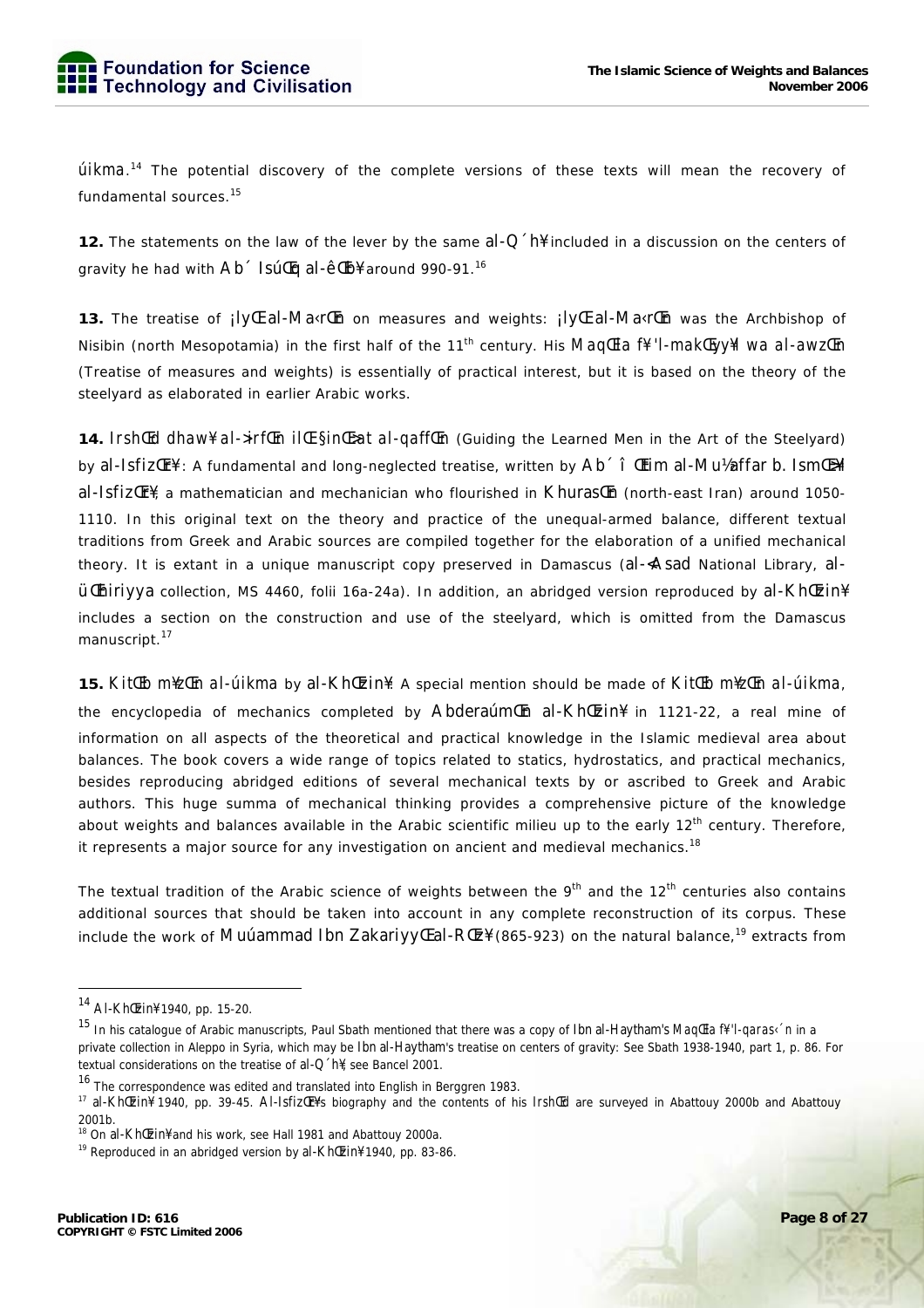texts on weights by Qus<E ibn L qE and IsutEq ibn i unayn,<sup>20</sup> Ibn al-Haytham's largely expanded recension of Menelaus' (fl. Alexandria, 1<sup>st</sup> century) text on specific gravities,<sup>21</sup> and two writings on specific gravity and the hydrostatical balance by >Umar al-Khayy Em.<sup>22</sup>

### 4. Texts of the later period

The third and last phase of the Arabic writings on weights and balances is represented by a group of texts dating from the 14<sup>th</sup> to the 19<sup>th</sup> century and originating principally from Egypt and Syria. These two countries were unified during this long period under the rule of the AVV b¥d, Mamel K, and Ottoman dynasties, respectively, and they constituted for centuries a common economic and cultural space. Whence the raison d'être of this large amount of writings on the theoretical and practical problems of the balance and weights, since it was a direct outcome of the integration of economic and cultural activities in this vast area. The authors of these texts are mathematicians, mechanicians, and artisans. In the following some names and works are mentioned for illustration.

16. Master of the T-maw Ezin (Problems on balances) by Yanship b. Ibrt Ehim al-Umaw . This short tract is by a mathematician of Andalusian origin who lived in Damascus (fl. 1373), and is known as author of several arithmetical works.<sup>23</sup> His *Masterical* consists in a small collection of problems about weighing with hydrostatic and normal balances. The text is part of the codex DR 86 preserved in the Egyptian National Library in Cairo.

17. Ristla ff > amal al-m\ztln al-<ab\times by Taq\t al-D\\times in Max f: The author is a well known mathematician, astronomer, and mechanician (born in Damascus in 1525-died in Istanbul in 1585). His short treatise on making the natural balance describes what was transmitted to Taq\ al-D\n of a previous writing on the balance that he ascribes to the mathematician Ghiyy (Ith al-D\{n al-K\{thesa} (died in Samarkand in 1429). It is part of the collections of the municipal library of Alexandria.

18. Amal mizten Ii-sarf al-dhahab min ghayr §anj (The construction of a balance for converting gold without standard weight) by Ab<sup>od</sup> 'I->Abbles Aumad b. Ab\ Bakr b. >Al\ ibn al-Sarrlli. The author, who was alive around 714 H (1319-20) and 748 H (1347-8), was an important specialist of astronomical instrumentation in the Mamluk period.<sup>24</sup> His short text is the sixth item of the codex MR 30 conserved in the Egyptian National Library in Cairo.

The Egyptian astronomer Muúammad ibn Ab¥ al-Fatú al-ê f¥ (d. 1543) composed several treatises on the theory and the practice of the steelyard balance which enjoyed a wide diffusion. Al-ê f# seems to be the last *original* representative of the classical Arabic tradition of works on balances and weights. With him,

<sup>&</sup>lt;sup>20</sup> These texts are preserved in Aya Sofya Library in Istanbul, Codex 3711.

<sup>&</sup>lt;sup>21</sup> Obviously extant in a unique manuscript discovered in Lahore in 1979 by Anton Heinen: see Heinen 1983.

<sup>&</sup>lt;sup>22</sup> Both edited in al-Khtzin¥ 1940, pp. 87-92, 151-153. On Khayytm's mechanics, see Aghayani Chavoshi and Bancel 2000, and Abattouy 2005b.

<sup>&</sup>lt;sup>23</sup> On al-Umaw¥, see Sa<sup>yd</sup> En 1981.

<sup>&</sup>lt;sup>24</sup> See on Ibn al-Sarr<sup>II</sup> King 1987 and Charette 2003.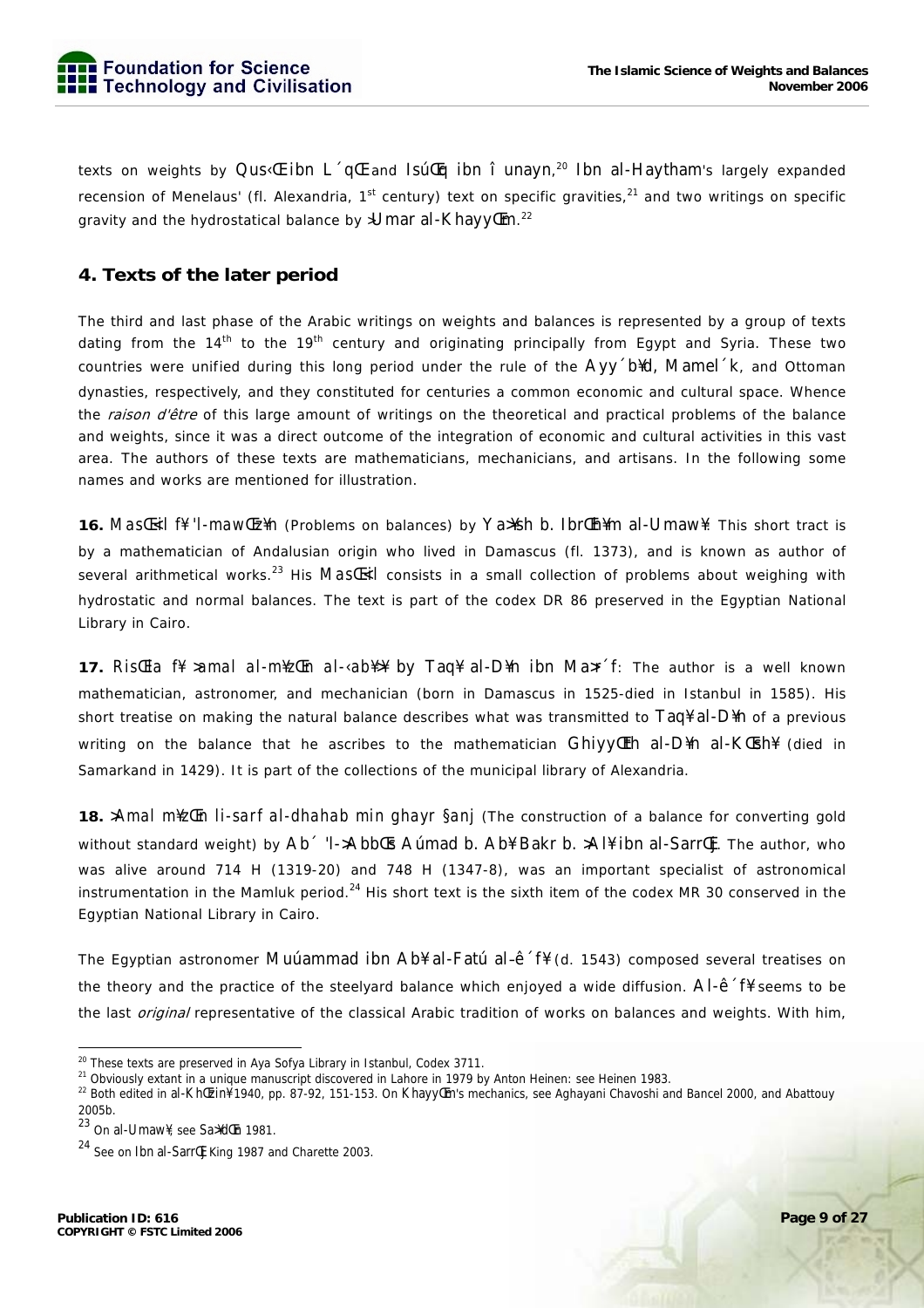

this tradition arrives at an end, in the same time when pre-classical physics in Europe was operating a deep transformation that will finally integrate the science of weights into modern physics. Here are his main treatises, known in several extant copies preserved exclusively in Cairo and Damascus, attesting to their widespread use in Eqypt and Syria over several centuries:

19. Risla ff find-at al-gabblen (Treatise in the art of the steelyard): a systematic description of the steelyard and its use in different situations, showing a clear acquaintance with steelyards. The text is explicitly written for the practitioners;

20. IrshlId al-wazzlIn li-ma>rifat al-awzlIn bi 'l-qabblIn (Guide to the weigher in the knowledge of the weights of the steelyard): similar to the previous text;

21. RistEla f¥ qismat al-qabbtEn (Treatise on the division of the steelyard): contains arithmetical and geometrical problems on the calculation of the parts of the steelyard;

22. RistEla f¥ i§ltEú fastEd al-qabblEn (Treatise on repairing the defectuosity of the steelyard): very detailed analysis of the different cases of deficiency of a steelyard and the solutions to repair these deficiencies.

#### Other later texts include:

23. Nukhbat al-zamlen ff sinlesat al-gabblen: a short text on the steelyard by >Uthmlen b. >Alle al-Dfn al-Dimashal, known as Ibn al-Malik (fl. 1589):

24. RistElat al-jawtEhir f¥ >ilm al-qabbtEn (Treatise of jewels in the science of the steelyard): a ten-chapter text written by Khièr al-Burlus¥ al-QabblEn¥ (d. in 1672).

25. Two writings on the "science" ( $\frac{sinm}{m}$  and the "description" ( $tan\pi$ ) of the steelyard by >Abd al-Maj<sup>y</sup>d al- $S\mathbb{E}m$   $\mathbb{I}$  (18<sup>th</sup> century);

26. Al->lgd al-tham\n f\m\le yata>allaq bi-'l-maw\le z\n (The high priced necklace in what concerns the balances), a systematic treatise on the balance and weights, by î asan al-Jabart¥ (1698-1774);

27. Several short texts dealing with the principles and the construction of the steelyard by Muuammad al-Ghamr¥ (died before 1712);

28. Risla ff 'l-qabblEn by Muúammad b. al-î usayn al->A<<a>A<<a>(d. 1819), a Syrian author, is among the very last works written in Arabic in the style of the earlier mechanical tradition.<sup>25</sup>

<sup>&</sup>lt;sup>25</sup> This treatise is a digest of earlier works composed of an introduction -devoted to the principle of the equilibrium of weights- and 2 chapters on 1, the construction of the steelyard, 2, the conversion of weights between countries. Chap, 1 deals in a didactic way with the elementary properties of the balances and a certain emphasis is made on the law of the lever. The text exists in 3 copies: Damascus, al-Asad Nat. Lib., uthir. coll., MS 4297; Aleppo, al-Aumadiya Lib., al-Maktaba al-waqfiya, MS 1787; Rabat, National Library, MS D 1954.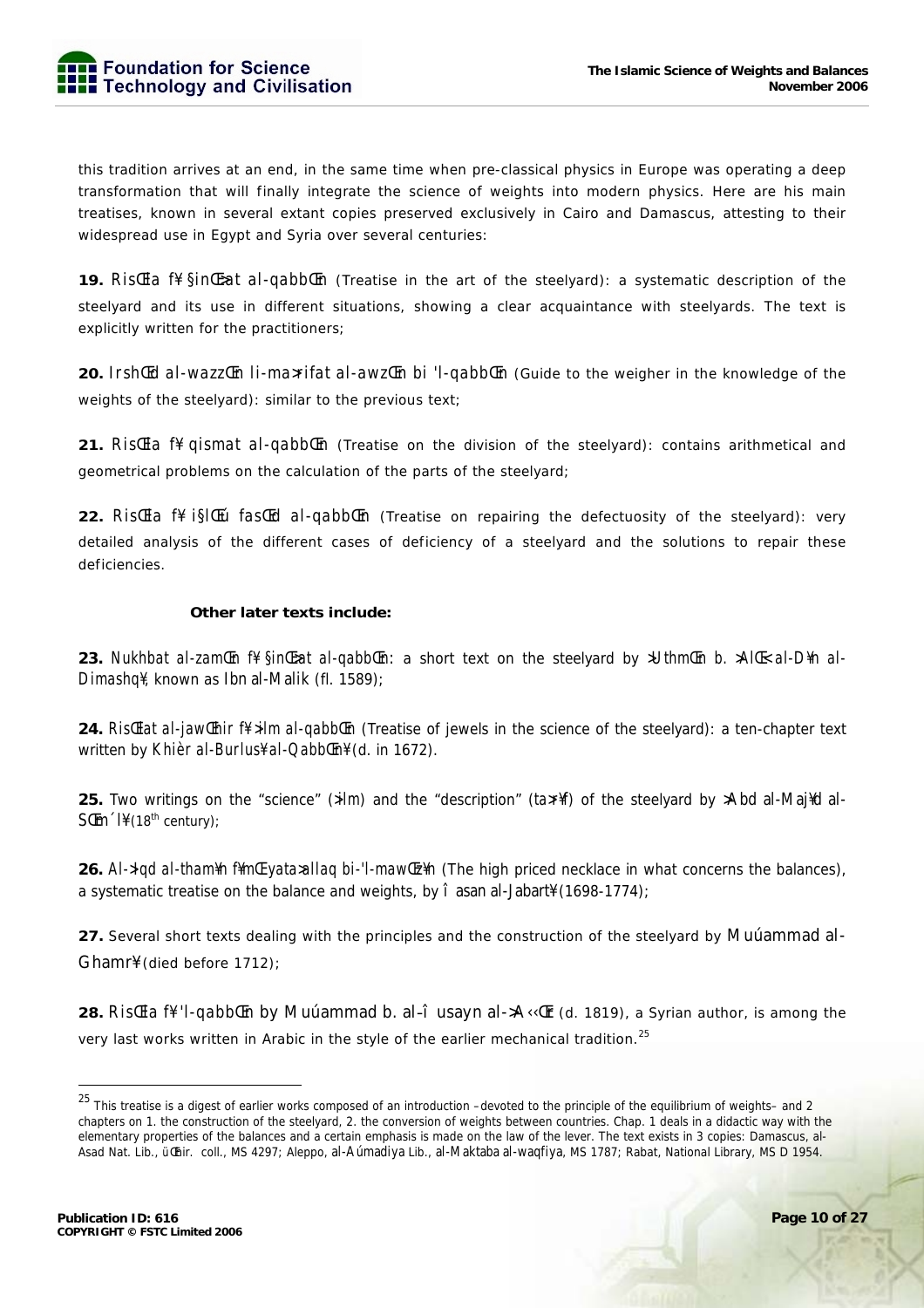

For some other texts, the authorship is not yet established firmly as they don't bear any name and they are catalogued until now as "anonymous texts". In this last category, we mention the following three tracts, which are very probably connected with the texts of the later period just mentioned above.

29. First, a huge summa titled AI-gaw Enin fi Sifat al-gabb En wa 'I-maw Ezin (The laws in the description of the steelyard and the balances) existing in Codex TR 279, ff. 1-62 in the Cairote DCEr alkutub.

**30.** Then a short text, BIEb f¥ ma>rifat >amal al-qabbIEn (Chapter in the knowledge of making the steelyard) (Cairo, DCIr al-kutub, MS K3831/1 and MS RT 108/1).

**31.** An untitled tract which the beginning is: "*htedhihi ristela ff >ilm al-qabbten*" (Cairo, Dter al-kutub, in the same codex K3831).

32. And finally two short tracts (Ristella mukhta§ara f¥ >ilm al-qabbtEn and RistEla f¥ >ilm §intE>at alaabblem preserved in Damascus (National Library, al-ülthiriyya Collection, MS 4).<sup>26</sup>

The texts mentioned so far afford a precious testimony to the fact that scientific and technical works sometimes with a high level of originality- continued to be composed in Arabic in the field of mechanics until the 19<sup>th</sup> century. This corresponds to similar information derived from recent research in other fields of Arabic sciences, such as astronomy and mathematics. The ongoing research into this later phase of science in the Arabic language will undoubtedly change our appreciation of the historical significance of Arabic science and of its place in the general history of science and culture.

### 6. The status of the science of weights (>ilm al-athqEl)

The availability of the maior part of the Arabic texts on the problems of weights and balances makes it possible, for the first time, to address the question of the historical significance of this large corpus of mechanical works. The investigation of this question has already led to a far-reaching conclusion. It turns out that this corpus represents no less than the transformation of the ancient mechanics into a systematic science of weights and balances. As disclosed in the treatises of Pseudo-Aristotle, Philon, Heron, and Pappus, the Greek classical doctrine of mechanics was shaped as a collection of descriptions and riddles about machines, instruments, and common observation. In contradistinction, the new Arabic science of weights is focused on a relatively small range of subjects – mainly the theory of the balance and equilibrium and the practical issues of weighing with different instruments. On the conceptual level, it is built on a dynamic foundation and seeks to account for mechanical phenomena in terms of motion and force. As such, it restores a strong link between mechanics and natural philosophy. This new science of weight lasted in Arabic culture until the 19<sup>th</sup> century and constituted since the 12<sup>th</sup> century a basis for the Latin scientia de ponderibus that developed in Western Europe.

<sup>&</sup>lt;sup>26</sup> Among these anonymous texts, we should mention a "strange" text preserved in Paris (Bibliothèque Nationale, Fonds Arabe, MS 4946, ff. 79-82) under the title Nukat al-garas< 'n (The secrets or the properties of the steelyard) and ascribed to Thebit ibn Qurra. Its contents are without any doubt related to the science of weights, and its main subject is very elementary and treats of some cases of weighing with the steelyard.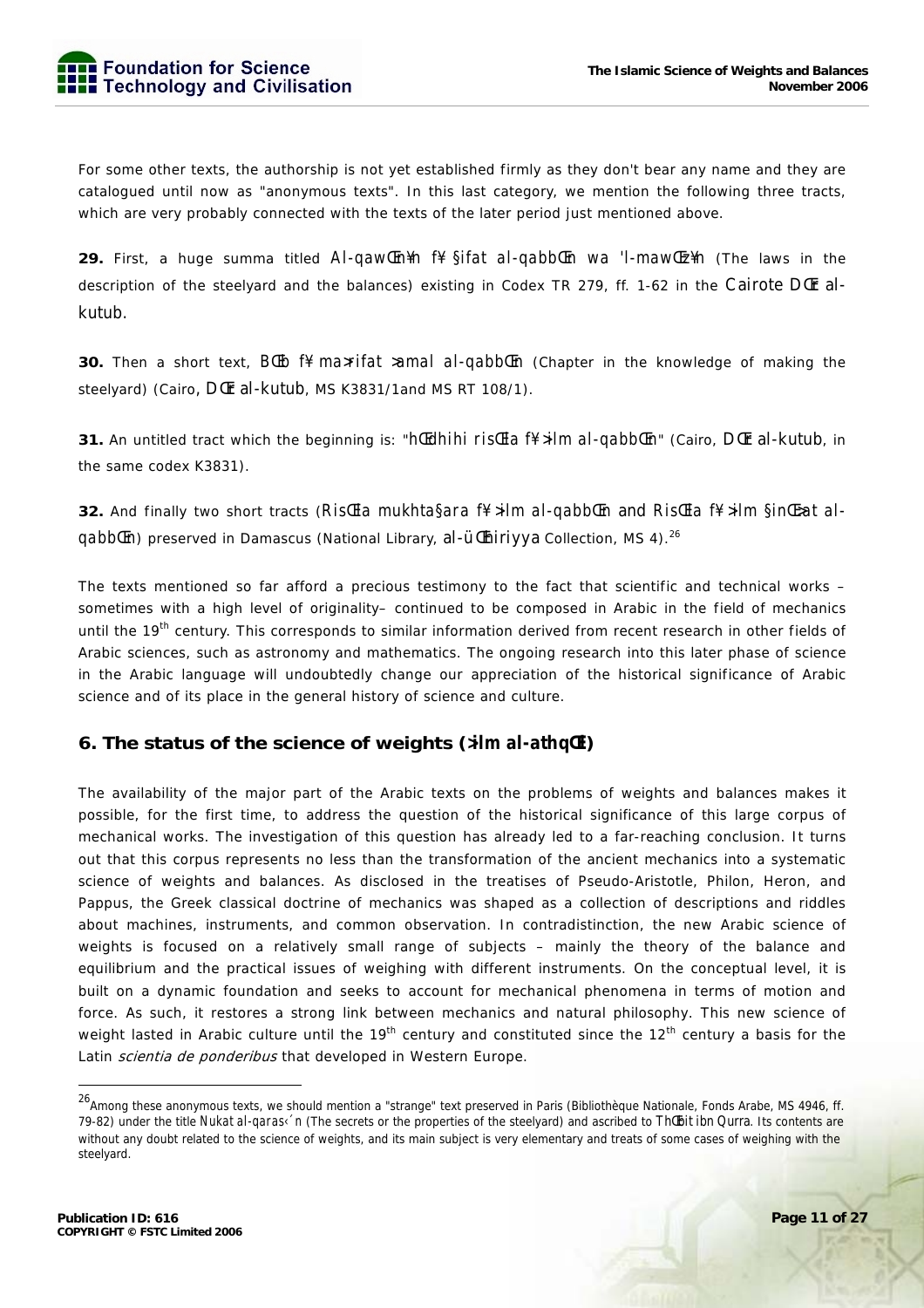The emergence of the Arabic science of weights has been proclaimed by al-FLErLEb¥ (ca. 870-950) in his *Iú§Œ< al->ul´m*, where he produced an authoritative reflexion on the epistemological status of mechanics that set the stage for the question once and for all. In particular, he set up a demarcation line between the science of weights and the science of machines, and considered both as mathematical disciplines.

Al-FŒrŒb¥ differentiated in his system between six principal sciences: those of language, logic, mathematics, nature (physics), metaphysics and politics. The mathematics is subdivided into seven disciplines: arithmetics, geometry, perspective, astronomy, music, the science of weights (*>ilm al-athqŒl*) and the science of devices or machines (*>ilm al-úiyyal*). The last two are characterized as follows:

As for the science of weights, it deals with the matters of weights from two standpoints: either by examining weights as much as they are measured or are of use to measure, and this is the investigation of the matters of the doctrine of balances (*<um´r al-qawl f¥ 'l-mawŒz¥n*), or by examining weights as much as they move or are of use to move, and this is the investigation of the principles of instruments (*<u§´l al-ŒlŒ*t) by which heavy things are lifted and carried from one place to another.

As for the science of devices, it is the knowledge of the procedures by which one applies to natural bodies all that was proven to exist in the mathematical sciences… in statements and proofs unto the natural bodies, and [the act of] locating [all that], and establishing it in actuality. The sciences of devices are therefore those that supply the knowledge of the methods and the procedures by which one can contrive to find this applicability and to demonstrate it in actuality in the natural bodies that are perceptible to the senses. $27$ 

Considering the two main branches of mechanics as genuine mathematical sciences, al-FCrCEb¥ located their objects respectively in the study of weights and machines. Hence, *>ilm al-athqŒl* is centered on the principles of the balances and of lifts, investigated with reference to measure and motion, whereas *>ilm al-úiyyal* is conceived of as the application to natural bodies of mathematical properties (lines, surfaces, volumes, and numbers). As such, it includes various practical crafts: the overseeing of constructions, the measurement of bodies, the making of astronomical, musical, and optical instruments, as well as the fabrication of hydraulic mechanisms, mirrors, and tools like bows, arrows and different weapons.<sup>28</sup>

In this context, the main function of *>ilm al-úiyyal* consists in bringing the geometrical properties from potentiality (*quwwa*) to actuality (*fi>l*) and to apply them to real bodies by means of special engines (*bi-'l-§*an*>*a).29 Developing an Aristotelian thesis,30 al-FŒrŒb¥ endows the science of machines with an eminent

<sup>27</sup> Al-FŒrŒb¥ 1949, pp. 88-89.

<sup>28</sup> *îiyyal* (sing. *ú¥la*) translated the Greek word mechanê which means both mechanical instrument and trick and is at the origin of the words machine and mechanics. On the affinities between mechanê and *ú¥*la, see Abattouy 2000c.

<sup>29</sup> In the Arabic partial version of Pseudo-Aristotle's Mechanical Problems, this very function of the *úiyyal* is said to be carried out with artificial devices (*úiyyal §inŒiyya*): see the edition of the *Nutaf min al-úiyyal* in Abattouy 2001a, pp. 110, 113 and Aristotle 1952, 847a 25-30. The function of *>*ilm al-*ú*iyyal as actualisation of potentialities is surveyed in Saliba 1985.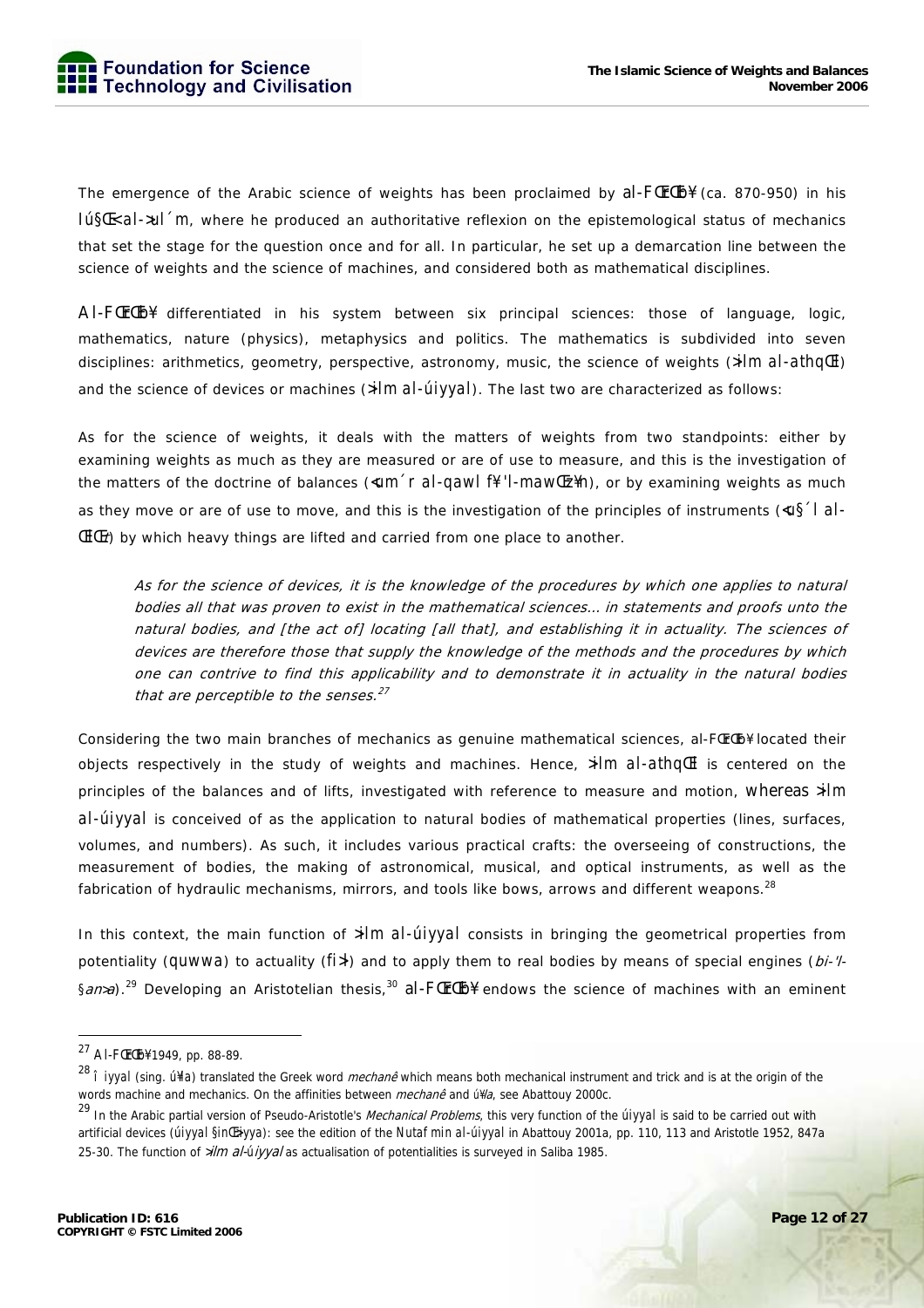task, to actualise the mathematical properties in natural bodies. Such a function of actualisation could not be extended to *>ilm al-athqŒl*. In fact, weight and motion, the two notions that delimit its field of investigation, can hardly be taken as geometric properties of natural bodies, limited by al-FCrCb¥ to spatial and numerical aspects, in accordance with the canonical Euclidean paradigm that banishes all the material properties of magnitudes from the realm of geometry.

The distinction of the science of weights from the different crafts of practical mechanics is a crucial result of al-FŒrŒb¥'s theory. The emphasis laid by the Second Master on *>ilm al-athqŒl* can not be stressed enough. It means no less than a solemn announcement of the emergence of an independent science of weights. With roots in the long tradition of the ancient mechanics, this new discipline came to light in the second half of the 9<sup>th</sup> century in the works of Th<sup>[[t]</sup> big Qurra and his colleagues.<sup>31</sup> It is this important scientific achievement that was recorded by al- FILTIED¥ while building his system of knowledge.

Al-FŒrŒb¥'s thesis had a long-lasting resonance in Arabic learning and was never challenged seriously. The fundamental singularity of the science of weights as an independent branch under the mathematical arts, distinct from the science of machines, became a feature of subsequent theories of science. For confirmation a great number of instances, in different kinds of works and in various literary contexts, can be called upon. Hereinafter, some of these instances are presented in chronological order.

In his *Ris Ela f¥ aqs Em al->ul 'm al->aqliyya* (Epistle on the parts of rational sciences), Ibn S¥n L (980-1037) enumerated the mechanical arts, considered as 'secondary constituents' of geometry, as *>ilm alúiyyal al-mutaúarrika* (the science of movable machines, i.e., automata),<sup>32</sup> the pulling of weights (*jarr al-athqŒl*), the science of weights and balances (*>ilm al-awzŒn wa al-mawŒz¥n*), and the 'science of particular machines' (*>ilm al-ŒlŒt al-juz<iyya*).<sup>33</sup> Ibn S¥nŒ establishes a clear distinction between the science of weights and balances, the craft of pulling heavy loads, and the art of devices. In addition, the latter is subdivided into the arts of automata and of particular machines. Likewise, the pulling of weights, included in the science of weights by  $al$ - $F$  $F$  $F$  $b$ <sup> $\downarrow$ </sup>, is assigned as a specific branch of geometry. The main point, however, in Ibn S¥nŒ's schema is the emphasis laid on the science of *awzŒn* and *mawŒz¥n* in which weights and balances are combined. The reference to the *wazn* instead of the *thiql* could be interpreted as a privilege given to the statical standpoint. Indeed, the *wazn* is a constant quantity measurable in a balance, whereas the *thiql* is that quantity –called gravity or heaviness– which varies during the weighing process and depends on the position of the weighed object relatively to a particular point, the center of the world or the fulcrum of the balance.<sup>34</sup>

 <sup>30</sup> Aristotle, *Metaphysics* XIII.3, 1078 a 14-16.

 $31$  The thesis of the birth of the Arabic science of weights was first formulated in Abattouy, Renn and Weinig 2001.

<sup>32</sup> That *al-ŒlŒt al-mutaúarrika* refers to automata is established in Abattouy 2000c, pp. 139-140.

<sup>&</sup>lt;sup>33</sup> The other components of geometry are the sciences of measurement, of optics and mirrors, and of hydraulics: see Anawati 1977, p. 330 and Ibn S¥nŒ 1989, p. 112.

<sup>34</sup> The difference is well illustrated by the definition opening Pseudo-Euclid's *MaqŒla f¥ 'l-m¥zŒn*: "weight (*wazn*) is the measure of heaviness (*thiql*) and lightness (*khiffa*) of one thing compared to another by means of a balance": Paris, Bibliothèque Nationale, MS 2457, f. 22b.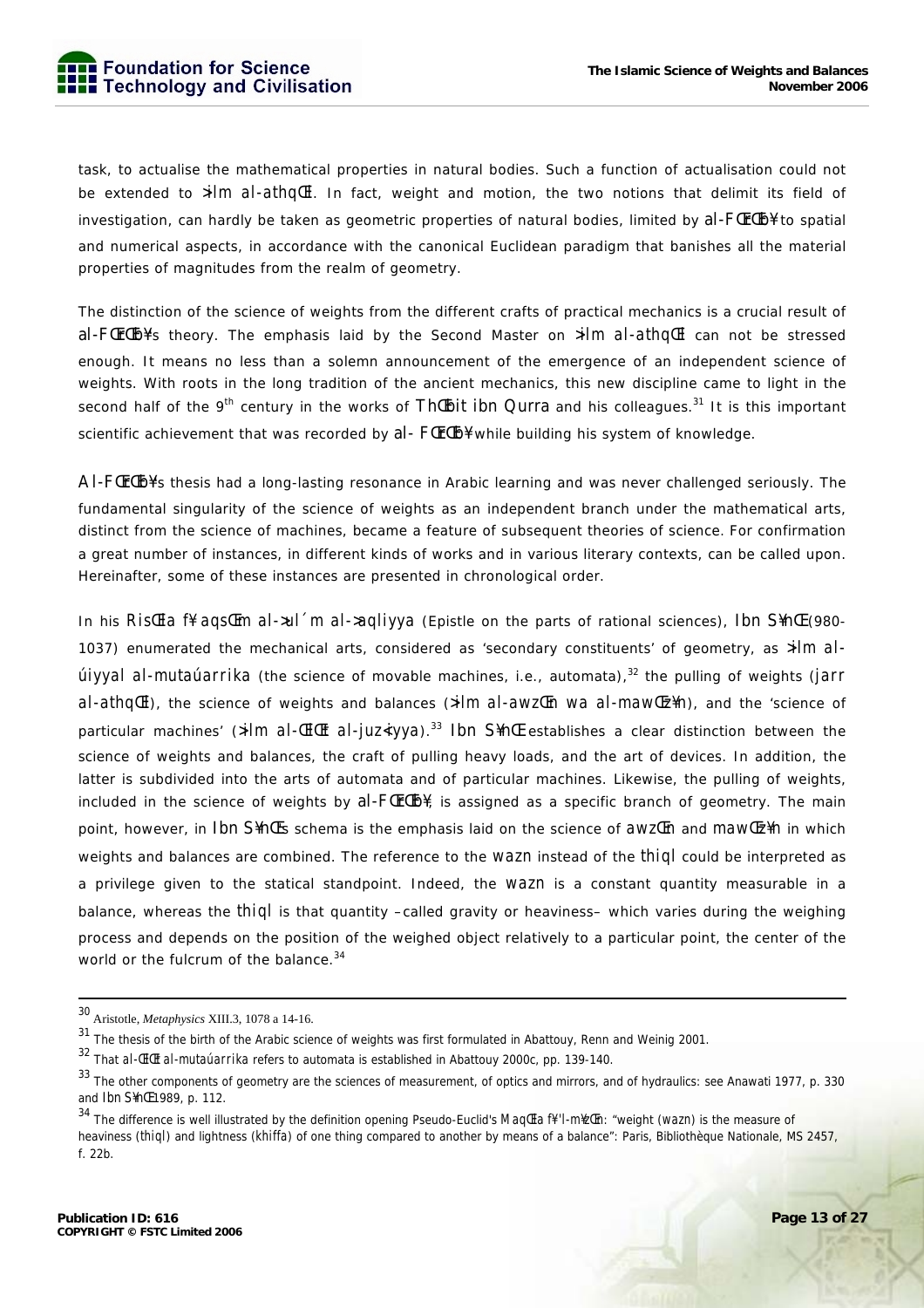In his discussion on the divisions of sciences in MagEsid al-falEsifa (The Intentions of philosophers), al-Ghaz $E[$  (1058-1111) subsumed the science of weights (>ilm al-athq $E$ ) as an independent branch under the mathematical arts and differentiates it from the study of ingenious devices  $(\frac{1}{m} a l - \frac{1}{w} a)^{35}$  Ibn Rash<sup>4</sup>g, a Moroccan mathematician of the late 13<sup>th</sup> century from Sebta, assumed a similar demarcation between weights and machines, and founded the latter on the former: the science of weights, of balances, and of catapults (>ilm al-athqCLI wa 'l-mawCz\n wa 'l-majCn\q' deals with the downward motion of heavy bodies and constitutes the foundation of the science of machines (*Wa-vatarattab >allE >ilm al*athqCl >ilm al-úiyyah.<sup>36</sup> In his biography of al-1sfizCr¥, al-Bayhaq¥ did not confuse the two when he reported that al-Isfiz Er<sup>¥</sup> "was mostly inclined to astronomy and to the science of weights and machines (>ilm al-athqlEl wa al-úiyyal)."<sup>37</sup> This corresponds to what we know of his extant works in mechanics, the IrshlEd being clearly a book of athqlEl, whereas al-IsfizlEr\'s work on *utivyal* is represented by a collection of compiled summaries (sometimes with comments) extracted from the mechanical works of Heron, Apollonius and Ban 
M 
SCE.<sup>38</sup> Later on, Taq¥ al-D¥n ibn Ma>r 
<sup>f</sup>, the 16<sup>th</sup>-century mechanician, followed the same pattern. Accounting for the books he read in his scientific curriculum, he mentioned, in addition to texts of mathematics, "books of accurate machines (kutub al-úiyyal al-daqlqa), treatises of the science of the steelyard and of the balance (rastell >ilm al-qaras in wa al-m\{zten}, and of the pulling of weights (jar al-athq*Eh*."<sup>39</sup>

Sometimes >ilm al-athql is refered to as >ilm marl Ekiz al-athql El, one of its branches which enjoyed great reputation. A good instance of this is the following guotation we find in the correspondence between al-Q 'h\ and al-ê[[b\}. In a letter to al-Q 'h\}, al-ê[[b\} says:

We did not obtain a complete book on this science, I mean centers of gravity (mar (Ekiz al-athq (EI), nor was there done any satisfactory work by one of the ancients or one of the moderns. In my opinion it is in the rank of a singular science which merits to have a book of basic principles (al-§inŒ>a al-mufrada allat¥ yuútŒj an yu>mal lahŒ kitŒb u§ 1).<sup>40</sup>

November 2006

<sup>35</sup> Al-Ghaz [H] 1961, p. 139.

<sup>&</sup>lt;sup>36</sup> Al-î usayn b. Ab¥ Bakr Ibn Rash¥q (d. 1292), *RisŒlat f¥ ta§n¥f al-xul ´m al-riyŒèiyya*, Rabat, al-Maktaba al-> mma, MS Q 416, p. 422. On Ibn Rash¥g, see Lamrabet 2002 and Abattouy 2003a, pp. 101-105.

<sup>37</sup> Al-Bayhaq¥ 1988, p. 125. Likewise, in the notice he devoted to the mathematician Ab ´Sahl al-Q ´h¥, al-Bayhaq¥ states that he was "well-versed in the science[s?] of machines and weights and moving spheres" (baraza f# >ilm al-uiyyal wa al-athq El wa al-ukar almutaúarrika) (ibid., p. 88).

<sup>&</sup>lt;sup>38</sup> In the incipit of this collection, al-1sfiz Er¥ writes: "We collected in this book what has reached us of the books on various devices (anw E> al- újvval) composed by the ancients and by those who came after them. like the book of Philon the constructor of machines (st uib al- $\hat{u}$ iyyal), the book of Heron the mechanician ( $\hat{u}$  /run al-maj $\hat{u}$ /re $\hat{q}$ }) on the machines ( $\hat{u}$ iyyal) by which heavy loads are lifted by a small force... We start by presenting the drawings of the machines (Suwwar al-ulyyal) conceived by the brothers Muuammad, Aumad and al-1 asan, Ban M St ibn Sh Ekir." Manchester, John Ryland Library, Codex 351, f. 94b; Hayderabad, Andra Pradesh Library, Asafiyya Collection, Codex QO 620, p. 1.

<sup>&</sup>lt;sup>39</sup> In his KitlEb at-arruq al-saniyya f# al-LEILEt al-r ´úlEniyya (The Sublim methods in spiritual machines): al-î asan 1976, p. 24.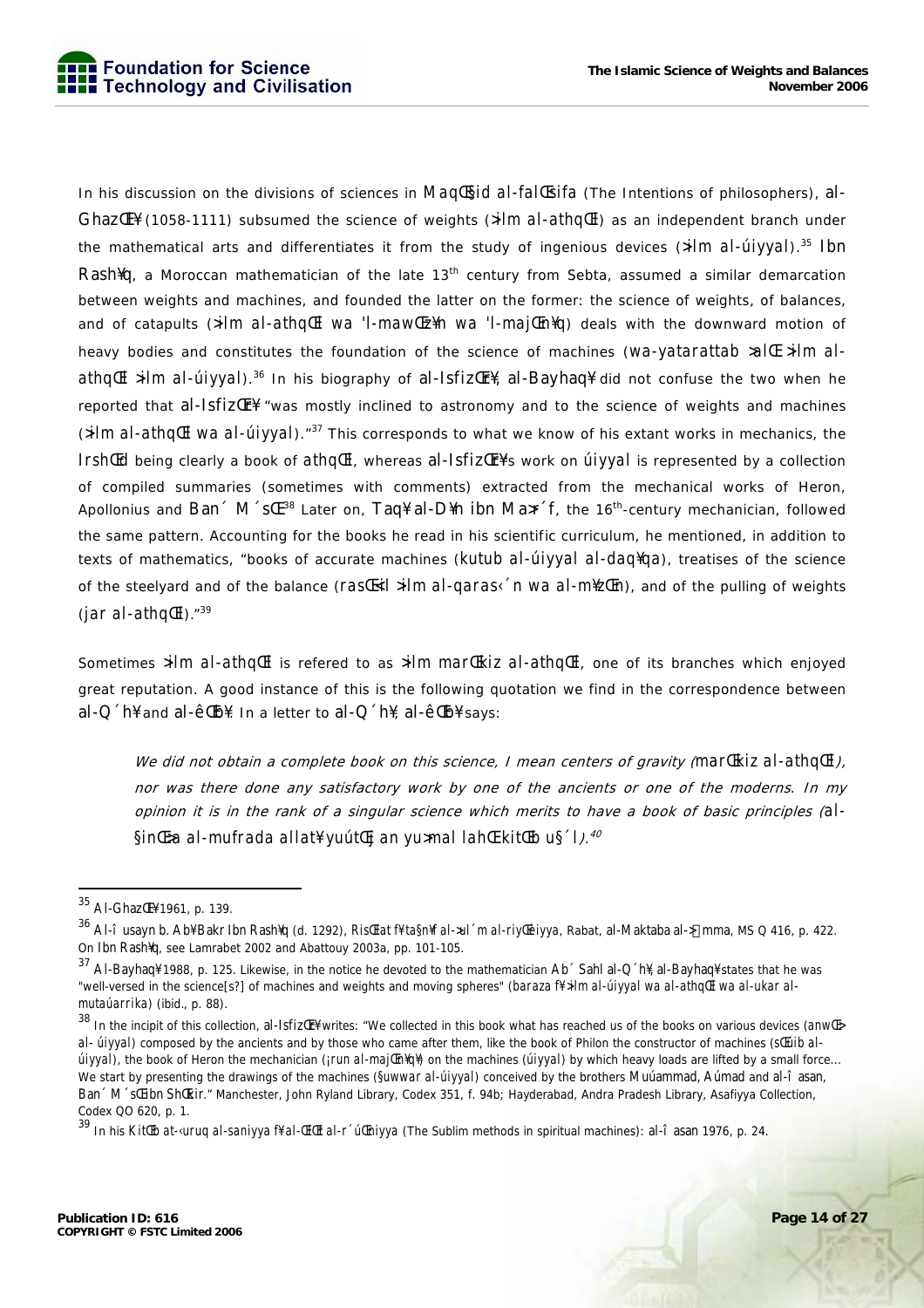A century later, al-IsfizŒr¥ qualified the centers of gravity as "the most elevated and honourable of the parts of the mathematical sciences" and defined it as:

the knowledge of the weights of loads of different quantities by the [determination of the] difference of their distances from their counterweights.<sup>41</sup>

Al-KhŒzin¥ specifies further the definition of his predecessor when he explains that the study of the steelyard is founded upon the science of the centers of gravity (*wa >alayhi mabnC al-qaffCn*).<sup>42</sup> Therefore, it is obvious that the expression *marŒkiz al-athqŒl* is intended to account for the statical aspect of *>ilm al-athqŒl*, by the study of forces as they are related to weights, such as in the case of levers and scales. This same thesis is assumed by other Islamic scholars.<sup>43</sup>

In contrast, the tradition of *úiyyal* delimits the contours of a distinct discipline, centered on the investigation of the methods of applicability of mathematical knowledge to natural bodies. As represented in several Greek and Arabic mechanical texts, written by Heron, Pappus, Philon, Ban M St and al-Jazar¥, the tradition of *úiyyal* is focused on the description of machines and the explanation of their functions. Book I of Heron's treatise contains principles of theoretical mechanics, but the rest, more than three quarters of the whole, is predominantly about different kinds of devices. The same applies to the treatise of Pappus. As for Philon of Byzantium (fl. 230), his *Pneumatics* is mainly a catalogue of machines worked by air pression.<sup>44</sup>

An important constituent of the Greek traditional doctrine of mechanics –as it is disclosed in the texts by Pseudo-Aristotle, Heron and Pappus– is represented by the theory of the simple machines (the windlass, the lever, the pulley, the wedge, and the screw). Those simple machines were dealt with in Arabic science by several scholars such as the Pseudo-Ibn  $\mathsf{S4nE},^{45}$  al-Isfiz $\mathsf{Er4}^{\prime\,46}$  and  $\mathsf{SinE}$ n ibn  $\mathsf{ThEbit}^{47}$  under the name of *úiyyal*. Besides this trend on the basic simple machines and their combinations, the science of *úiyyal* also included a description of other categories of machines necessary in daily life and useful for civil engineering. The most well known works describing this kind of engines are the texts of machines by Ban

 <sup>40</sup> Berggren 1983, pp. 48, 120.

<sup>41</sup> *IrshŒd dhaw¥ al->irfŒn ilŒ §inŒ>at al-qaffŒn*, al-<Asad National Library in Damascus, al-üŒhiriyya collection, MS 4460, f. 16b.

<sup>42</sup> Al-KhŒzin¥ 1940, p. 5.

<sup>43</sup> For instance, Ibn al-AkfCn¥ (fourteenth century) asserts that *>ilm marCkiz al-athqCl* shows "how to balance great weights by small ones, with the intermediary of the distance, such as in the steelyard (*qaras* n' to lone al-Akf(En¥ 1989, p. 409. The same idea is in al-Tah(Enaw¥ 1980, vol. 1, p. 47.

<sup>44</sup> Philon's Pneumatics was translated into Arabic under the title *KitŒb F¥l´n f¥ al-úiyyal al-r´úŒniyya wa mŒjan¥q al-mŒ<* (The Book of Philon on spiritual machines and the hydraulic machines). The Arabic text was edited and translated into French in Carra de Vaux: see Philon 1902.

<sup>45</sup> A Persian mechanical text called Mi>y<sup>[[</sup>r al->uq 1 dur fan jar athq<a>[l is attributed to Ibn S¥n</a>[f]. The treatise, in two sections, is devoted to the five simple machines. It presents the first successful and complete attempt to classify simple machines and their combinations: Ibn S¥n E 1331 H [1952]. For a short commentary, see Rozhanskaya 1996, pp. 633-34.

<sup>46</sup>Al-IsfizŒr¥ is the author of a collection of summaries and commentaries extracted from the mechanical works of Heron, Apollonius, and Ban<sup>\*</sup> M<sup>\*</sup>sC. He dealt with simple machines in his commentary on Book II of Heron's *Mechanics*: see Abattouy 2000b, pp. 147-48.

<sup>&</sup>lt;sup>47</sup> Sin<sup>[[n]</sup> (d. 942), the son of Th[[bit ibn Qurra, is presumably the author of a fragment on the five simple machines preserved in Berlin, Staatsbibliothek, MS Orient fol. 3306.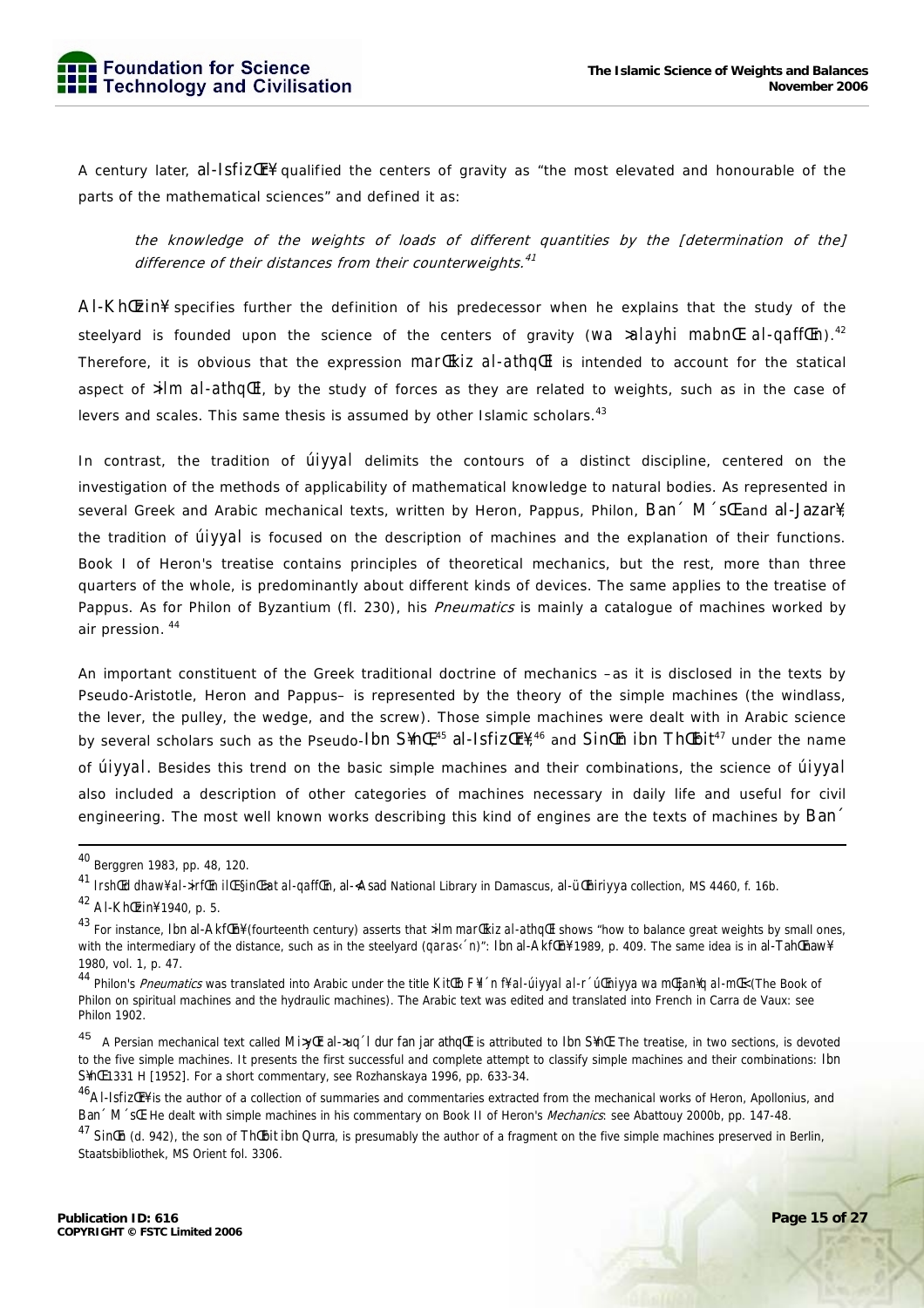M'sl and al-Jazar¥. KitlEb al-úiyyal by the Ban' M'sl comprises a large variety of devices, the vast majority of which consist of trick vessels for dispending liquids. The book of al-Jazar\{ al-J@mi> bayna 'l- $\lambda$ ilm wa 'I->amal f¥  $\sin E$ at al-úiyyal (The Compendium of theory and practice in the art of mechanics) enlarges this same feature in an unprecedented way. The author incorporates in it the results of 25 years of research and practice on various mechanical devices (automata, musical machines, clocks, fountains, vessels, water-raising machines, etc.) 48

The conception of *úiyyal* as the practical component of mechanics is additionally corroborated by the contents of a chapter of the Maf Et Hu al->ul m by Muuammad b. Y suf al-Khw Erizm<sup>{</sup> (10<sup>th</sup> century). Chapter 8 of Book II of this lexicographic encyclopedia is dedicated to "Sin E>at al-ulyyal, tusamm E bi aly 'n Enivya manjan<sup>y</sup>q 'n" (the art of mechanics, called in Greek manjan<sup>y</sup>q 'n). Besides a short mention of machines for the traction of weights, the *Úlyval* described are essentially of two types: automata (*EICt aI*úaraklEt) and hydraulic devices (úiyyal úaraklEt al-mlEs).<sup>49</sup> The author devotes great attention to the first two kinds; this might be taken as evidence to the preeminence of these machines in the domain of *úlyyal* in his time. Significantly,  $al$ -Khw $[Irizm4 - Iike Ibn S4nE - classifies the weight-pulling machines in the field$ of *úivyal* in contrast to their arrangement among that of *athqlEI* by al-FILTLED¥, which should be considered as an evolution in the sense of narrowing and précising the domain of weights, thus articulated around the ideal model of the study of balances and measures.

The analysis of the overall significance of the Arabic medieval science of weights showed that this tradition does not represent a mere continuation of the traditional doctrine of mechanics as inherited from the Greeks. Rather, it means the emergence of a new science of weights recognized very early on in Arabic learning as a specific branch of mechanics, and embodied in a large scientific and technical corpus. Comprehensive attempts at collecting and systematizing (as well as updating with original contributions) the mainly fragmentary and unorganized Greco-Roman mechanical literature that had been translated into Arabic were highly successful in producing a coherent and orderly mechanical system. In this light, a redefinition of Arabic mechanics becomes necessary, initially by questioning its status as a unified field of knowledge. Such a redefinition may be worked out briefly by setting a sharp distinction between *>ilm al*athall and  $\frac{sin(1)}{2}$  and  $\frac{sin(1)}{2}$ . The latter corresponds to the traditional descriptive doctrine of machines, whereas the core structure of the  $\frac{sin\theta}{dt}$  is a genuine theory of mechanics articulated around the balance-lever model and its theoretical and practical elaborations. Uniting the theoretical treatment of the balance with concrete practical information about its construction and use, and adopting an integrative treatment of physics and mechanics, overcoming their original separation in Antiquity, the new science of weights distinguishes itself by turning mechanics from being originally a marginal part of geometry into an independent science of weights.

On the methodological level, the new science of weights was marked by a close combination of experimentation with mathematisation. The Aristotelian qualitative procedures were enriched with

<sup>&</sup>lt;sup>48</sup> For the two works of Ban  $\tilde{M}$  st and al-Jazar¥, see respectively Hill 1974 and Hill 1979 for English translations and al-i asan 1979 and al-î asan 1981 for the Arabic texts.

<sup>&</sup>lt;sup>49</sup> Al-Khw(Frizm) 1968, pp. 246-247.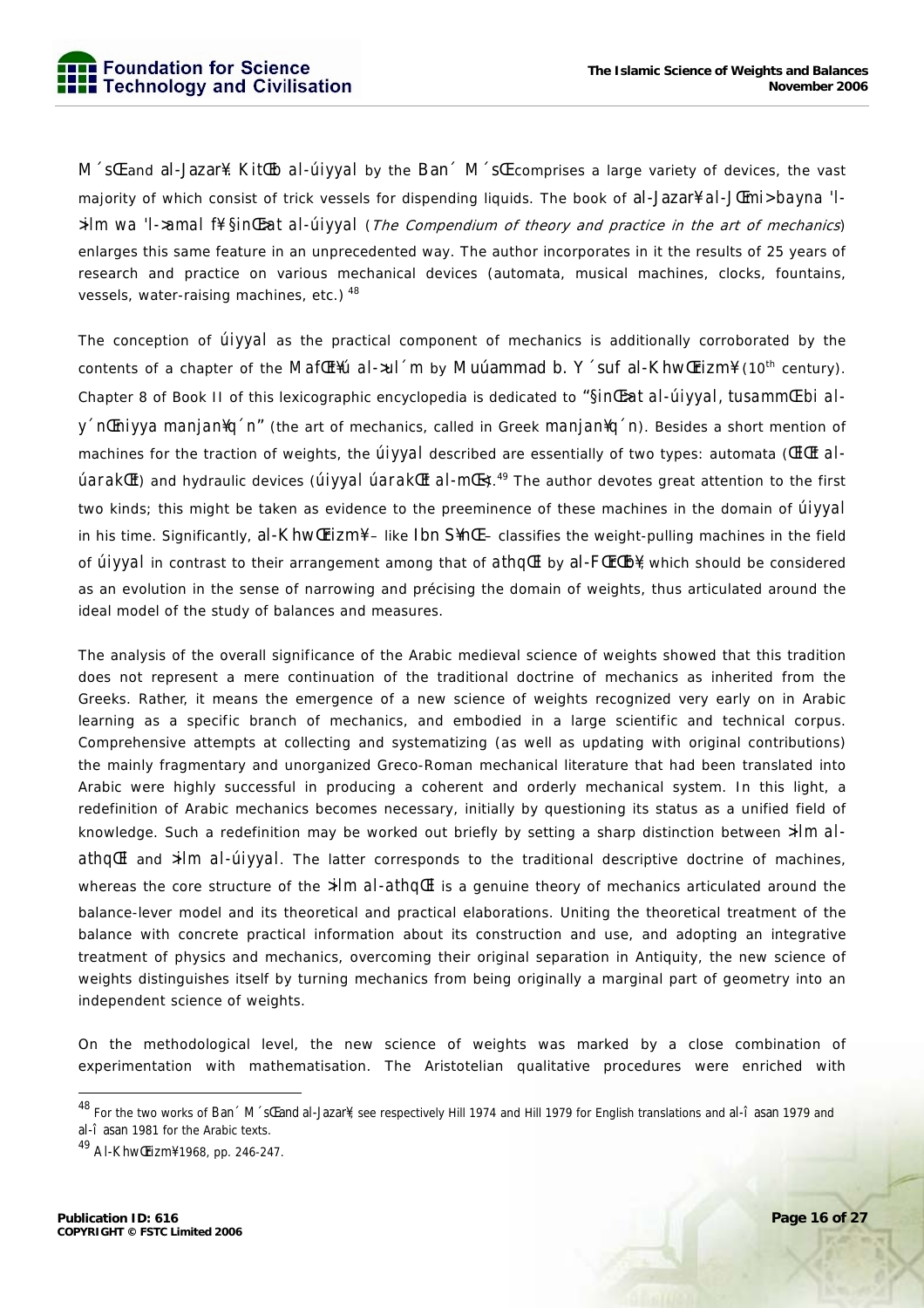

quantitative ones, and mathematics was massively introduced in the study of mechanical problems. As a result, mechanics became more quantitative and the results of measures and experiments took more and more weight in mechanical knowledge. Certainly, the fundamental concepts of Aristotelian physics continued to lay in the background, but the scholars were able to cross their boundaries and to accomplish remarkable discoveries in physical ideas. For instance, the generalization of the theory of centers of gravity to three-dimensional objects, the introduction of a dynamic approach in the study of problems of statics and hydrostatics, the improvement of the procedures and methods for the determination of specific weights and of weighing instruments, the development of the theory of heaviness and the establishment of a theory of the ponderable lever. Further, the treatment of the law of equilibrium by ThEbit ibn Qurra and al-IsfizŒr¥ opened the horizon of a unified theory of motion in which the dichotomies of natural-violent, upward-downward motions vanish, exactly as they disappear in the concomitant motions of the two arms of a balance lever. In this physical system, indeed, the weight of the body might be considered the cause of the downward as well as of the upward motion, overcoming the Aristotelian balking at making weight a cause of motion. For their parts, al-Q  $\hat{h}$  and Ibn al-Haytham had the priority in formulating the hypothesis that the heaviness of bodies vary with their distance from a specific point, the center of the earth. Moreover, they contributed to unify the two notions of heaviness, with respect to the center of the universe and with respect to the axis of suspension of a lever. In his recession of the works of his predecessors, al-Kh Ezin¥ pushed forward this idea and drew from it a spectacular consequence regarding the variation of gravity with the distance from the centre of the world. All this work represented strong antecedents to the concept of positional weight (gravitas secundun situm) formulated by Jordanus in the 13<sup>th</sup> century.<sup>50</sup>

The historians of mechanics, from Pierre Duhem until Marshal Clagett, assumed that the foundation of the science of weights must be credited to the school of Jordanus in Europe in the 13<sup>th</sup> century. Now it appears that this science emerged much earlier in Islamic science, in the 9<sup>th</sup> century. Moreover, the first steps of the Latin scientia de ponderibus should be considered as a direct result of the Arabic-Latin transmission, and especially as a consequence of the translation of two major Arabic texts in which the new science and its name are disclosed, *KitŒb f¥ 'l-qaras‹´n* by ThŒbit ibn Qurra and *Iú§Œ< al->ul´m* by al-FŒrŒb¥.

Indeed, the very expression *scientia de ponderibus* was derived from the Latin translation of al-FCrCb¥'s *Iú§Œ< al->ul´m*. Versions of this text were produced both by Gerard of Cremona and Dominicus Gundissalinus. The latter made an adapted version of the *Iú§Œ<* in his De scientiis and used it as a framework for his own *De divisione philosophiae*, which later became a quide to the relationships between the sciences for European universities in the  $13<sup>th</sup>$  century. In the two texts, Gundissalinus reproduced – sometimes verbatim- al-FLFTLb¥'s characterization of the sciences of weights and devices, called respectively *scientia de ponderibus* and *sciencia de ingeniis*.<sup>51</sup> The reason for this close agreement is easy to find: he could not rely on any scientific activity in this field in his times in Latin.<sup>52</sup> Among all the sciences

<sup>&</sup>lt;sup>50</sup> It is evident that all these issues need to be treated and instantiated separately and thoroughly, as they document the theoretical components of the new science of weight: see for a first analysis Abattouy 2001b and Abattouy 2002a. The interpretation of the Arabic science of weights as a progress of science is developed in Abattouy 2004a.

<sup>51</sup> Gundissalinus 1903, De Div. Phil., pp. 121-24 and Gundissalinus 1932, De Scientiis, pp. 108-112.

<sup>52</sup> It is to be noted that Hughes de Saint Victor who, in his *Didascalicon de studio legendi* , provided the most complete Latin classification of the sciences before the introduction of Arabic learning, just overlooked the two mechanical arts. On the Didascalicon see Taylor 1991.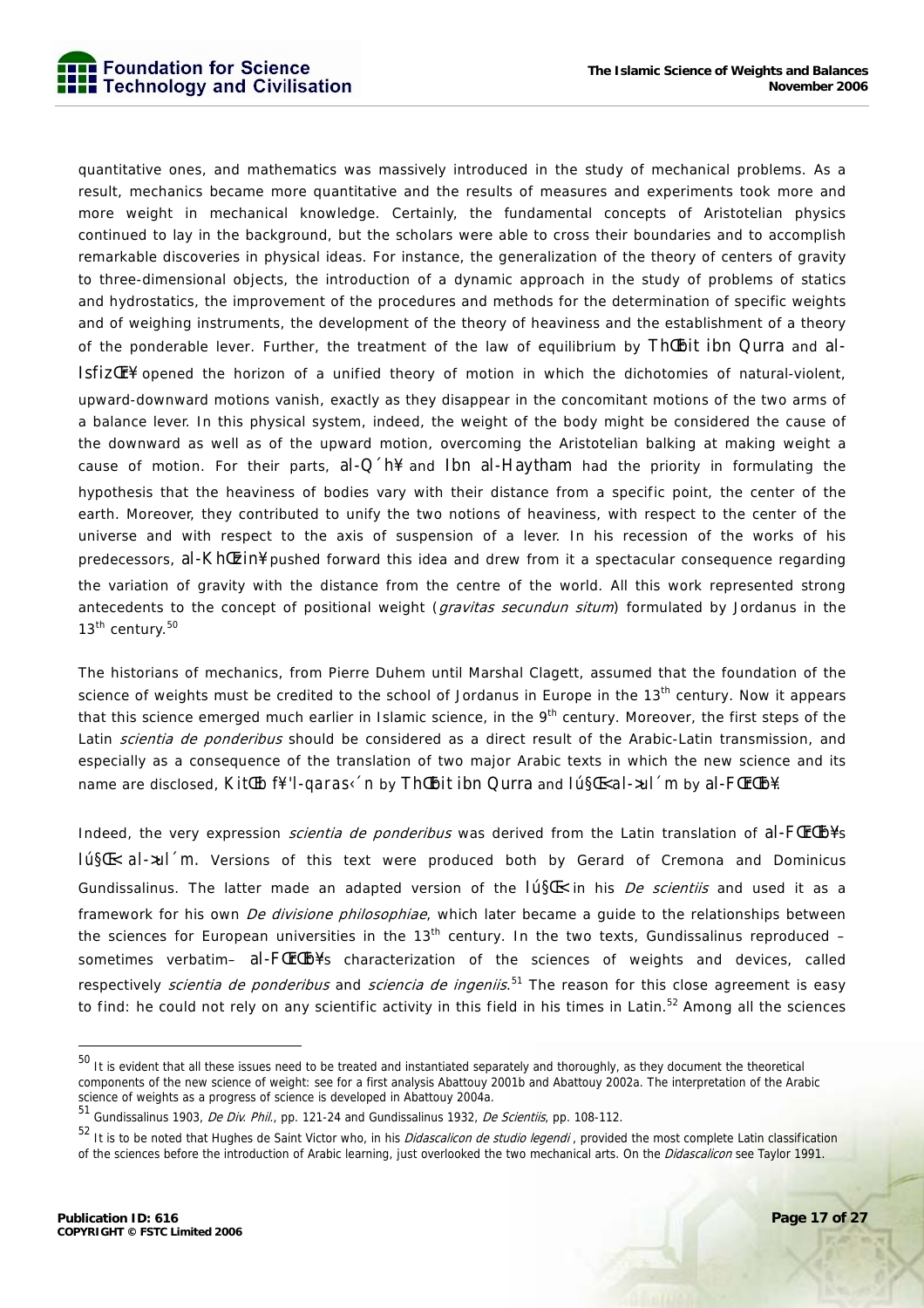to which Gundissalinus dedicated a section, the sciences of weights, of devices, and of optics were obviously less known in the Latin west in the 12<sup>th</sup> century. Even the antique Latin tradition represented by Boece and Isidore of Sevilla could not furnish any useful data for a sustained reflexion on their epistemological status. It must be added also that Gundissalinus seems to ignore all their developments in the Arabic science either, including Th Ebit ibn Qurra's book on the theory of the balance and Ibn al-Haytham's achievements in optics. Hence, the effort of theorization deployed by Gundissalinus, by showing the state of the sciences in the late  $12<sup>th</sup>$  century in Western Europe, throws the light on a considerable underdevelopment in several sciences. This concerns particularly the different branches of mechanics.<sup>53</sup>

As said before, Liber karastonis is the Latin translation by Gerard of Cremona of *KitŒb f¥ 'l-qaras‹´n*. The general structure is the same in both Arabic and Latin versions, and the enunciations of the theorems are identical. Yet the proofs might show greater or lesser discrepancies. None of the Arabic extant copies of Th Ebit's *Kit Eb* seem to be the direct model for Gerard's translation. The Latin version was repeatedly copied and distributed in the Latin West until the 17<sup>th</sup> century, as it is documented by several dozens of extant manuscript copies. This high number of copies instructs on the wide diffusion of the text. Further, the treatise was embedded into the corpus of the science of weights which was understood to be part of the mathematical arts or quadrivium, together with other works on the same topic, in particular the writings of Jordanus Nemorarius in the science of weights.<sup>54</sup> In addition, at least one version of Th*IEbit's work was* known in Latin learning as a writing of *scientia de ponderibus*. This version is the *Excerptum de libro Thebit* de ponderibus, a Latin text which appears frequently in the codexes. It is precisely a digest of the logical structure of Liber de karastonis, in the shape of statements of all the theorems.<sup>55</sup>

#### **7. Mechanics in the service of society**

This final section will be dedicated to a preliminary overview on the institutional setting of the usage of the balance in medieval Islamic societies. The focus will be laid on a brief description of the role the *úisba* office played in the control of the fabrication and usage of weighing instruments

The balance most widely used in the Islamic lands of medieval times was the equal-armed platform scale, made mostly in copper. There were tiny balances for gold and jewels, average ones for retail traders, and huge balances for the merchants of grains, wood, wool, etc. In general, the balances had beams and weights made of steel or iron. Steelyards, called *qaras* in or *qabblEn*, were also widely employed. As reported in a historical source, 56 a site called *Qaras‹´n* existed in the ancient medina in Fez until the early 20<sup>th</sup> century, probably because of a huge public balance set up there. Public balances are still located today

<sup>53</sup> This was noted by Hugonnard-Roche 1984, p. 48. Other Arabic works on the classification of the sciences translated into Latin might have been a source for the distinction of the science of weights and its qualification as the theoretical basis of mechanics. For instance, al-GhazŒl¥'s *MaqŒ§id al-falŒsifa*, translated as Summa theoricae philosophiae by Gundissalinus and Johannes Hispanus in Toledo, and Ibn S¥nŒ's *RisŒla f¥ aqsŒm al->ul´m*, translated by Andrea Alpago: In Avicennæ philosophi præclarissimi ac medicorum principis, Compendium de anima, De mahad..., Aphorismi de anima, De diffinitionibus et quæsitis, De divisione scientiarum, Venice, 1546, fols 139v-145v.

<sup>54</sup> The Liber karastonis is edited with English translation in Moody and Clagett 1952, pp. 88-117. For more details on its codicological tradition, see Buchner 1922 and Brown 1967.

<sup>55</sup> Brown, 1967, pp. 24-30 and Knorr, 1982, pp. 42-46, 173-80.

<sup>56</sup> Dozy 1927, vol. 2, p. 327.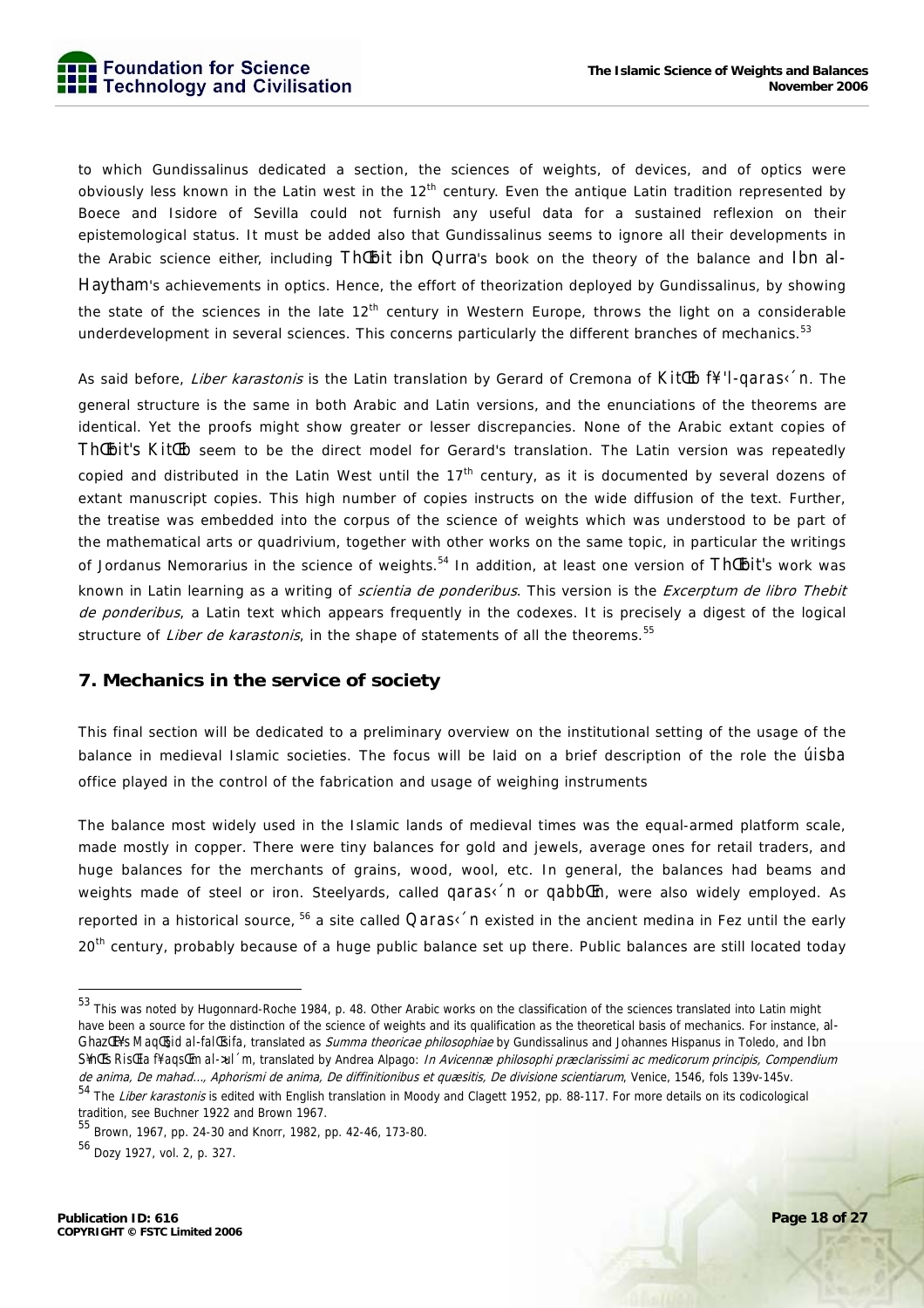

in the *fanŒdiq* (bazaars) of the old medina. One can infer in this context that a similar public weighing site must have been present in all the markets of Islamic cities.



**Figure 3.** Al-Birûni's balance, in Seyyed Hossein Nasr. Islamic Science an Illustrated Study. Kent 1976 (The image was introduced by the editor).

The *qaras* in or steelyard with a sliding weight was largely used since Antiquity. It is mentioned in Greek sources by its ancient name, the *charistion*, and was employed extensively in Roman times.<sup>57</sup> Composed of a lever or a beam (*>am´d*) suspended by a handle that divides it into two unequal arms, the center of gravity of the instrument is located under the fulcrum. In general the shorter arm bears a basin or a scalepan in which the object to be weighed is set, or suspended from a hook. The cursor-weight, *rummŒna* in Arabic, moves along the longer arm in order to achieve equilibrium. This arm, which has generally a quadrangular cross section, bears two different scales which are engraved along the two opposite sides. Due to the fact that the steelyard can be suspended by two hooks, there are two independent graduations. According to the choice made, there will be different relations between the lengths of the longer and smaller arms of the lever, corresponding to the different scales. On the beam or near the fulcrum, the number of units or fractions corresponding to the capacity of the balance was engraved as was the official stamp of the authorities. The advantage of the steelyard is that it provides an acceptable precision in weighing and allows heavy loads to be supported by small counterweights. In addition, it can be carried around easily.

Another kind of balance is a combination of the ordinary balance and of the steelyard in the form of an equal-armed balance with mobile weight. A typical example of this instrument is the balance of Archimedes described by al-Kh Ezin¥ according to an account by Menelaus.<sup>58</sup> In addition to its two equal arms to which two fixed scale pans are suspended, this balance had on one of the arms a cursor weight which could be hang up on different points of a small scale graduated in two series of divisions. Presented as an hydrostatical balance for the determination of specific gravities, it could also serve for ordinary weighing. A variety of the Archimedes' balance consists in moving the scale pan on a part of the arm. This is the main property of the *m¥zŒn ‹ab¥>¥* (natural or physical balance) designed by Muúammad ibn ZakariyyŒ al-RŒz¥. In this model with equal arms and without counterpoise, one of the scale pans is movable and might behave as a counterweight.

<sup>57</sup> On the ancient history of the steelyard, see Ibel 1908 and Damerow et al. 2002.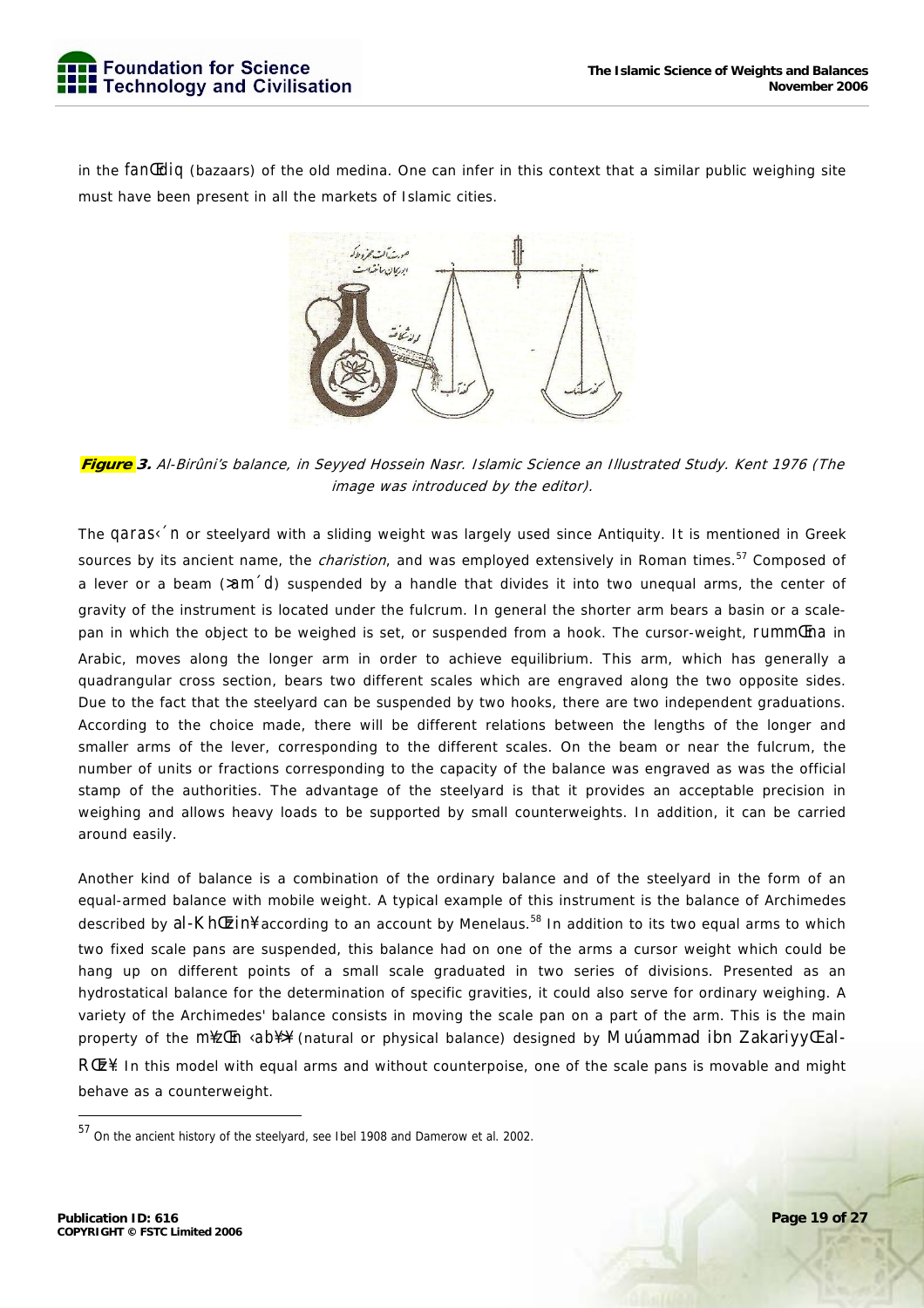

Nowadays, the steelyard balance is called in some Arab countries *al-m¥zŒn al-qabbŒn¥*; in Morocco it is designated as *m¥zŒn al-qura*. Despite the introduction of modern balances more or less sophisticated, since long time ago (in the first half of the 19<sup>th</sup> century), the steelyards continue to be utilized in Arab and Islamic countries. They serve in popular markets and are widely used in some activities, such as in the slaughterhouses and in the shops of butchers. In Egypt, the industry of traditional steelyards is still active. Egyptian colleagues informed me that in the old city of Cairo, in an area called  $\hat{I}$  ay taút al-rub>, near the *DŒr al-kutub*, not far from the Azhar Mosque, artisans build steelyards according to traditional methods. These balances are used massively throughout the country, for example in the weighing of cotton in the country side. In other Arab countries, the fabrication of these balance disappeared completely. For instance, in Morocco, it vanished since several decades, as a result of the introduction of modern balances and of the concurrence of the European industry of these same instruments. Therefore, the steelyards used in the country are imported from Southern Italy and Spain. But local artisans are able to repair the imported engines and to supply certain of their equipments, as I could see by direct observation during my visits to their shops in Fez in 1999 and 2000.

In his geographical book *Aúsan al-taqŒs¥m f¥ ma>rifat al-aqŒl¥m*, Muúammad al-Muqaddas¥, the Palestinian geographer of the 10<sup>th</sup> century, reports that the most accurate balances were those fabricated at î arr<sup>II</sup>n in northern Mesopotamia. K´fa, in southern Iraq, was also famous for the accuracy of its balances. Other regions were celebrated for the honesty of the weighing practices of their merchants, such as Khur [Es [In. But others were better known for their fraudulent procedures. Various passages in the Qur $\langle$ In show that as early as the advent of Islam, false balances were in use in the markets. Later narratives report that some jewelers and goldsmiths, in order to fraudulently weigh their wares, blow gently on the scale-pan of their balance, stick a small piece of wax under it, or merely use false weights. Al-Jawbar¥ (fl. 1216-22) described two such arrangements. In the one the beam of the balance consisted of a hollow reed containing quicksilver, which was closed at both ends. By a slight inclination of the beam, the quicksilver could be made to flow as desired to the side with weights or with goods and thus make one or the other appear heavier. In the other case, the tongue of the balance was of iron and the merchant had a ring with a magnetic stone; by bringing the ring close to the balance, it moves down to the right or left.<sup>59</sup>

In order to reprimand these fraudulent tricks and deceitful behaviour, and to implement the instructions of Islam about the strict observance of the just weighing, the Islamic society invented a specific institutional setting, represented by the office of *úisba*. This office was occupied by the *muútasib*, an officer regularly appointed to take charge of the harmonization between the commands of Islam and the social practice, especially concerning the control of markets. As such, one of his main duties was to observe that correct scales and weights were used in commercial transactions.

The office of *úisba* was established towards the 2<sup>nd</sup> century of Hijra as a consequence of the development of large cities and after that the various schools of *fiqh* (jurisprudence) assumed form. With the

 <sup>58</sup> Al-KhŒzin¥ 1940, pp. 78-79.

<sup>59</sup> Al-Jawbar¥ 1979-80, vol. 2, p. 162. Similar fraudulent practicas are described in detail in the books of *úisba*: for references to the *úisba*  literature relevant to the balances and weights knowledge, see Abattouy [Forthcoming 2006].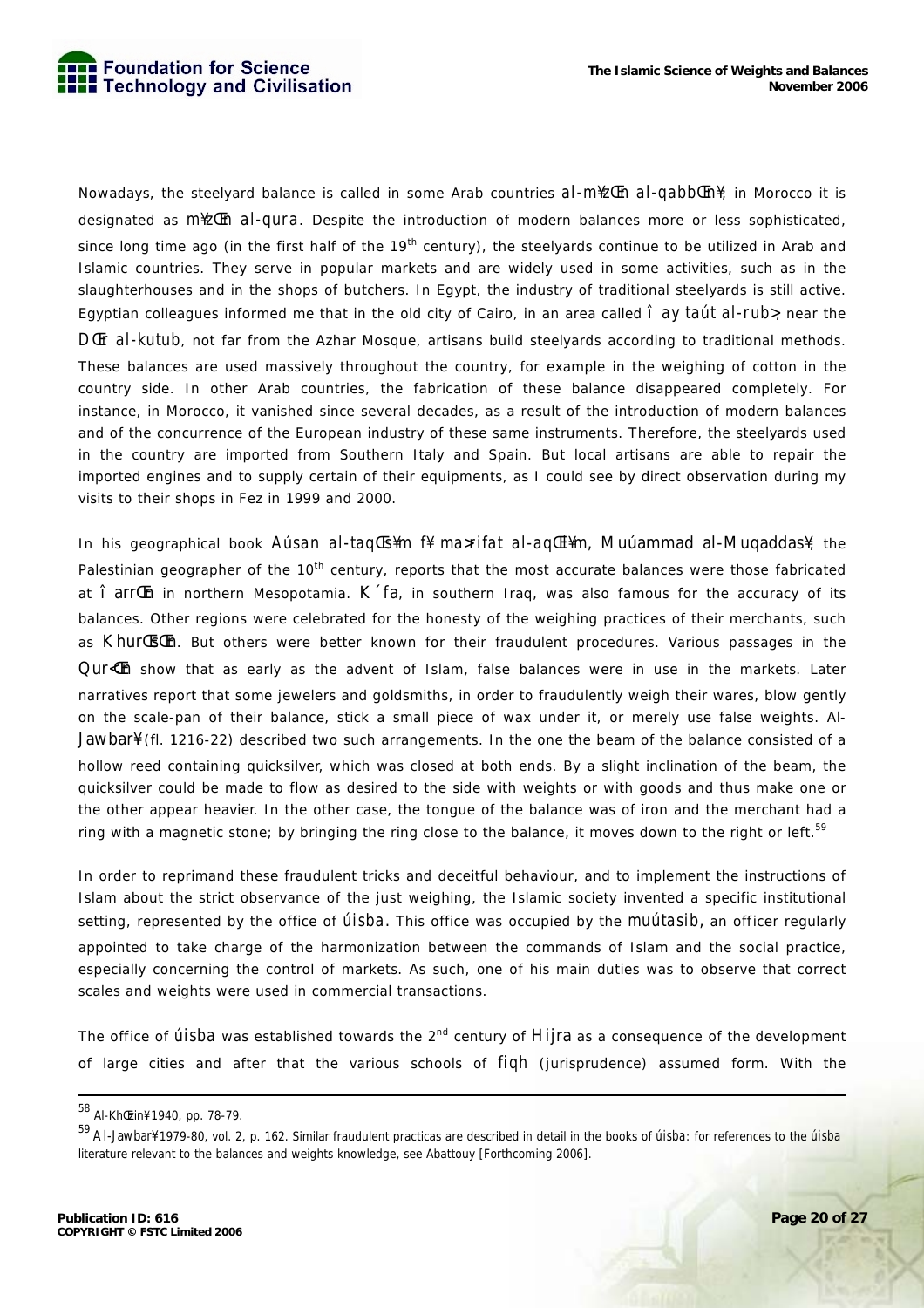establishment of the new office, certain text-books began to include chapters dealing with the theory of its functions and their practical application, and in the course of time independent manuals intended to assist the *muútasib* in the performance of his duties were written. Among these text-books, the best known are *NihŒyat al-rutba f¥ ‹alab al-úisba* by >Abd-al-Rahman al-Shayzar¥ (d. 589/1193), and *Ma>Œlim alqurbŒ f¥ aúkŒm al-úisba*, by ëiyyŒ< al-D¥n al-Qurash¥, known as Ibn al-Ukhuwwa (d. 729/1329). The manuals for the guidance of the *muútasib* are an important source for the reconstruction of the social structures within which the making and the use of the balances and weights were organized and regulated in medieval Islam.

The *muútasib* was in charge of the morality, integrity, and quality of the various trades, but his main duty, the basic and permanent one, was to watch over and to supervise the balances and weights. In his *NihŒyat al-rutba f¥ ‹alab al-úisba* (The utmost authority in the pursuit of *úisba*), the earliest extant book of its kind to appear in the Islamic East, al-Shayzar¥ defines as follows the duties of the *muútasib* in this domain:

The most accurate scale is that in which the two *sides* are equal, the pans are balanced and the hole for the attachment on either side of the centre of the beam is one third of the thickness of the attachment. The hole should be one third of the way under the peg of the attachment, and two thirds above it. This allows for the inclination of the scales by taking the tongue of the balance out of the beam of the attachment, and the pan will descend with the slightest weight (…). The peg might be square, triangular or round. The best is the triangular one because it inclines with more sensitivity than the others.

The *muútasib* must order those who use scales to wipe and clean them hourly of any oil or dirt, as a drop of oil may congeal on them and affect the weights. The merchant must settle the scales before he begins to weigh and *should* place the merchandise on them gently, not dropping it into the pan from his raised hand, nor moving the edge of the pan with his thumb, as all of this is fraudulent…

The merchant should *acquire ra‹l-s* and *awqiyya-s* made of iron and test their accuracy against the standard weights. He must not use stone ones, as this chip when they knock against each other and thus become inaccurate. If stone weights have to be used because iron ones are unavailable, then the *muútasib* must order the merchant to bind them with leather and he must stamp them after testing their accuracy. He should re-examine them now and again in case the merchant has replaced them with wooden weights which look the same. $60$ 

In the 13<sup>th</sup>-century Fatimid Cairo, the fabrication as well as the control of the balances and weights was undertaken within a specific institution, the *DCEr al->iyyCFr*, itself under the supervision of the *muútasib*. In his *al-MawŒ>i½ wa 'l-<i>tibŒr f¥ dhikr el-khi‹a‹ wal-ŒthŒr*, al-Maqr¥z¥ (1364-1442) provides a valuable

<sup>60</sup> Al-Shayzar¥ 1999, pp. 43-44. The same instructions are in Ibn al-Ukhuwwa 1938, pp. 80 ff. and in other manuals of úisba: see Ziyy<sup>[[da 1962 and Izzi Dien 1997.]</sup>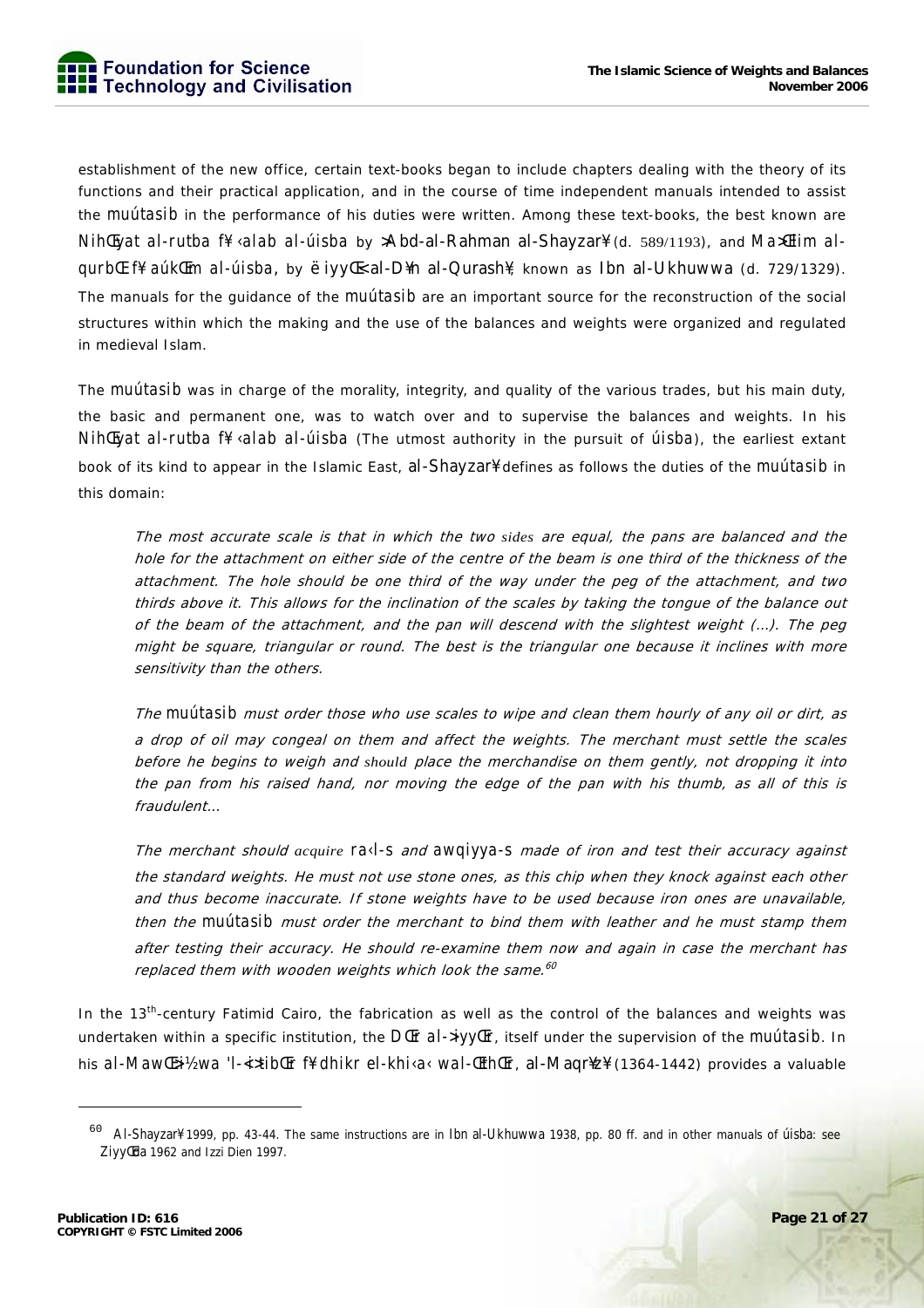report about this institution and shows in a new light the duties of the *muútasib* in the regulation of balances and weights:

The *muútasib* inspects the *DŒr al->iyyŒr*… The standard measures were in a place known as *the DŒr al->iyyŒr* in which the accuracy of all the parts of scales and all the weights were checked. He used to pay the costs of this *DŒr*, and whatever was needed of copper, steel, wood, glass and other apparatus, and the wages of the workmen, overseers and such like, from the government administration. The *muútasib* and his deputies would go there to check in his presence the accuracy of what was produced in it. If it was correct, he endorsed it, and if not then he ordered that it should be re-made until it was correct. In this *DŒr* were specimens with which he corrected the standard measure; for the weights, scales and measures would not be sold except from this *DŒr*. All the merchants would go to this *DŒr* upon the *muútasib*'s summoning them, bringing their scales, weights and measures to be tested every so often. If a deficiency was found then the [scale, etc.] was destroyed and its owner was taken to the *DŒr* and compelled to purchase a replacement from that which was accurately manufactured there, and to pay its price. Then he is forgiven. (…) This *DŒr* still remains in all of the Fatimid states. When *SalŒú al-D¥n* took over the government he confirmed this *DŒr* … and it still remains.<sup>61</sup>

According to this report, the DIEr al->iyyIEr was in fact the factory where legal balances and weights were fabricated and tested under the control of the muútasib and his collaborators. It also comprised the office in which the standard weights were kept. The merchants had to test their usual weights against these legal weights. In the light of this report, it becomes clear therefore why the authors of the Ayyubid, Mameluk and Ottoman Egypt and Syria were so prolific in the composition of technical treatises on the construction of balances, especially of the steelyard type, and on their reparation and testing. There was a strong social demand on them.

The DCI al->iyyCI, the ust of office and similar other institutions provided the Islamic society with the institutional setting for the control of the balances, weights, and measures. These institutions must have been connected in one way or another to the scientific and technical activities shaped of the scientists involved in what we called the science of weights. Indeed, the scientific discoveries and the technical improvements must have provided the controllers of scales and weights with the knowledge and expertise to accomplish their task. In fact, it is easy to demonstrate that the large amount of texts on different sorts of balance written in Arabic between the 9th and the 19th centuries were not intended to remain solely in the circle of scientists. At least a substantial part of them was surely addressed to practitioners and artisans, and to the state officials overseeing the markets. This is another instance of the connection between science and society in medieval Islam which deserves a closer investigation.<sup>62</sup>

#### **References**

<sup>61</sup> Quoted in Buckley 1992, p. 86.

<sup>62</sup> A preliminary study of the interaction of the *úisba* institution with the science of weights may be found in Abattouy 2004b. A partial survey of the doctrinal basis of the institution of *úisba*, mainly in the Islamic west, is in Abattouy 2005a.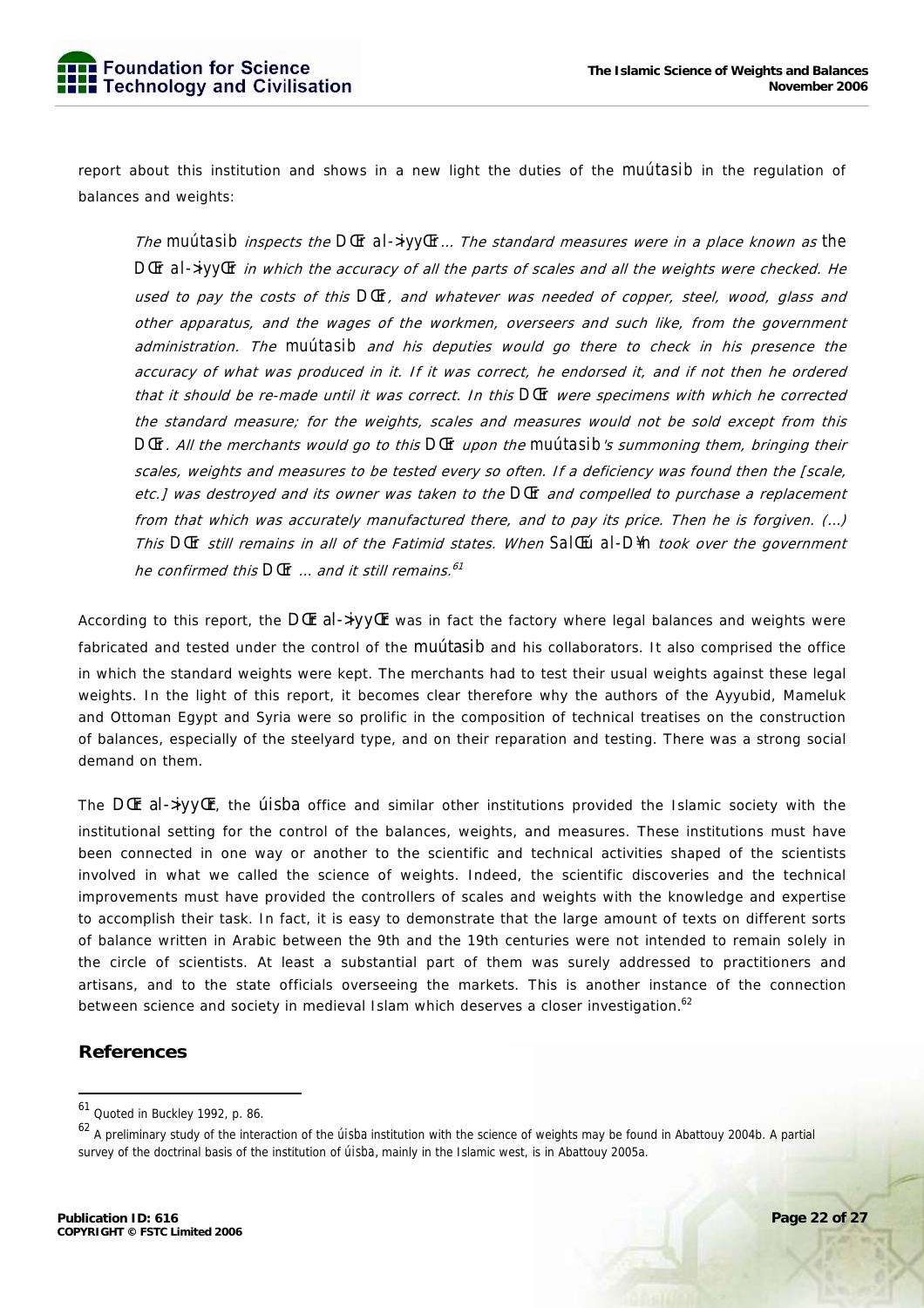

- 1. Abattouy, Mohammed 1999. "The Arabic Tradition of Mechanics: Textual and Historical Characterization." Majallat kulliyyat al-ŒdŒb wa 'l-xul ´m al-insŒniyya bi-FŒs, vol. 12.1 (1999): pp. 75-109.
- 2. 2000a. "La Tradition arabe de la balance: Thubit ibn Qurra et al-Khuzin<sup>¥</sup>." In *Quelques aspects de l'évolution* des idées scientifiques. Antiquité et moyen âge. Rabat: The Faculty of Letters Press, pp. 49-91.
- 3. 2000b. "Al-Mulaffar al-Isfiz Er¥ XIIim min al-qarnayn 5-6 H/11-12, muallif Irsh Ed dhaw¥ al->irfan il E  $\sin$ *E*>at al-qaff*(En*<sup> $\sin$ </sup>). In Ibid (Quelques aspects de l'évolution des idées scientifiques), pp. 135-175.
- 4. 2000c. "Mechané VS. úlyal: Essai d'analyse sémantique et conceptuelle." In Imagination and Science. Rabat: The Faculty of Letters Press, pp. 127-151.
- 5. 2000d. "Sur quelques démonstrations grecques et arabes de la loi du levier: transmission et transformation." In liyy/Et al-istidl/El f¥ 'l->ilm. Rabat: The Faculty of Letters Press, pp. 7-43
- 6. 2001a. "Nutaf min al-úiyal: A Partial Arabic version of Pseudo-Aristotle's Mechanica Problemata." Early Science and Medicine (Leiden) vol. 6: pp. 96-122.
- 7. 2001b. "Greek Mechanics in Arabic Context: Thebit ibn Qurra, al-1sfizer and the Arabic Traditions of Aristotelian and Euclidean Mechanics." Science in Context (Cambridge University Press) vol. 14: pp. 179-247.
- 8. 2002a. "The Aristotelian Foundations of Arabic Mechanics (Ninth-Twelfth centuries)." In The Dynamics of Aristotelian Natural Philosophy from Antiquity to the Seventeenth Century. Edited by C. Lüthy, C. Leijenhorst and H. Thijssen. Leiden: Brill, pp. 109-140.
- 9. 2002b. "The Arabic Science of weights: A Report on an Ongoing Research Project." BRIIFS. The Bulletin of the Royal Institute for Inter-Faith Studies (Amman) vol. 4: pp. 109-130.
- 10. 2003a. ">UI m al-m\ktEn\ktEn\ktE f\ al-qharb al-islEm\ al-wa\com{3}{\; dirtEsa awwaliyya" (The mechanical sciences in the medieval Islamic west: a preliminary study). In La Pensée Scientifique au Maghreb: le Haut Moyen Age. Rabat: The Faculty of Letters Press, pp. 91-121.
- 11. 2004a. "Min >ilm al-úiyyal il [ >ilm al-athq [[]: wil [[da th [[niyya li-l-m\k [[n] k[[n] (From the science of machines to the science of weights: a new birth of mechanics). In Mafh m al-tagaddum  $\beta$  'l->ilm (The concept of progress in science). Rabat: The Faculty of Letters Press, pp. 89-109.
- 12. 2004b. "Science des poids et *ÚÍSba*: Prolégomènes à l'étude des structures sociales de la mécanique arabe médiévale." In Les éléments paradigmatiques, thématiques et stylistiques dans la pensée scientifique. Rabat: Publications de la Faculté des Lettres, pp. 119-130.
- 13. 2004c. "ISIELÚ comme un mode éditorial d'appropriation: la tradition arabe de MagEla ff 'l-m¥zEn un traité sur la théorie du levier attribué à Euclide." *Majallat kulliyyat al-ŒdŒb wa 'l->ul 'm al-insŒniyya bi-FŒs* (Fez), N° 13: pp. 153-193.
- 14. Abattouy 2004-2005. Entries "al-Ahw Ez¥", "Ily E al-Ma «rEn", "al-Isfiz Er¥", "Taq¥ al-D¥n ibn Max f" (in Arabic). In Maws '>at a>lam al->ulamL wa 'l--udabL < al-muslim\n (8 volumes to date). Published by the Arab League Educational, Cultural and Scientific Organization (Tunis) and Dar al-Jayl (Beirut).
- 15. 2005a. "Al-astEs al-kaltEm¥ li-muassasat al-úisba f¥ al-gharb al-isltEm¥" (The kaltEmic foundation of the institution of *hisba*"). In *AI-ittij(Eh(Et aI-kal)(Emiya f¥ aI-gharb aI-is)(Em¥* (The trends of *kal*(Em in the Islamic west). Rabat: The Faculty of Letters Press, pp. 293-308.
- **16.** 2005b. "Al-Qis<Es al-Mustag\m: la balance droite de Omar Khayy Em." Farhang. Quarterly Journal of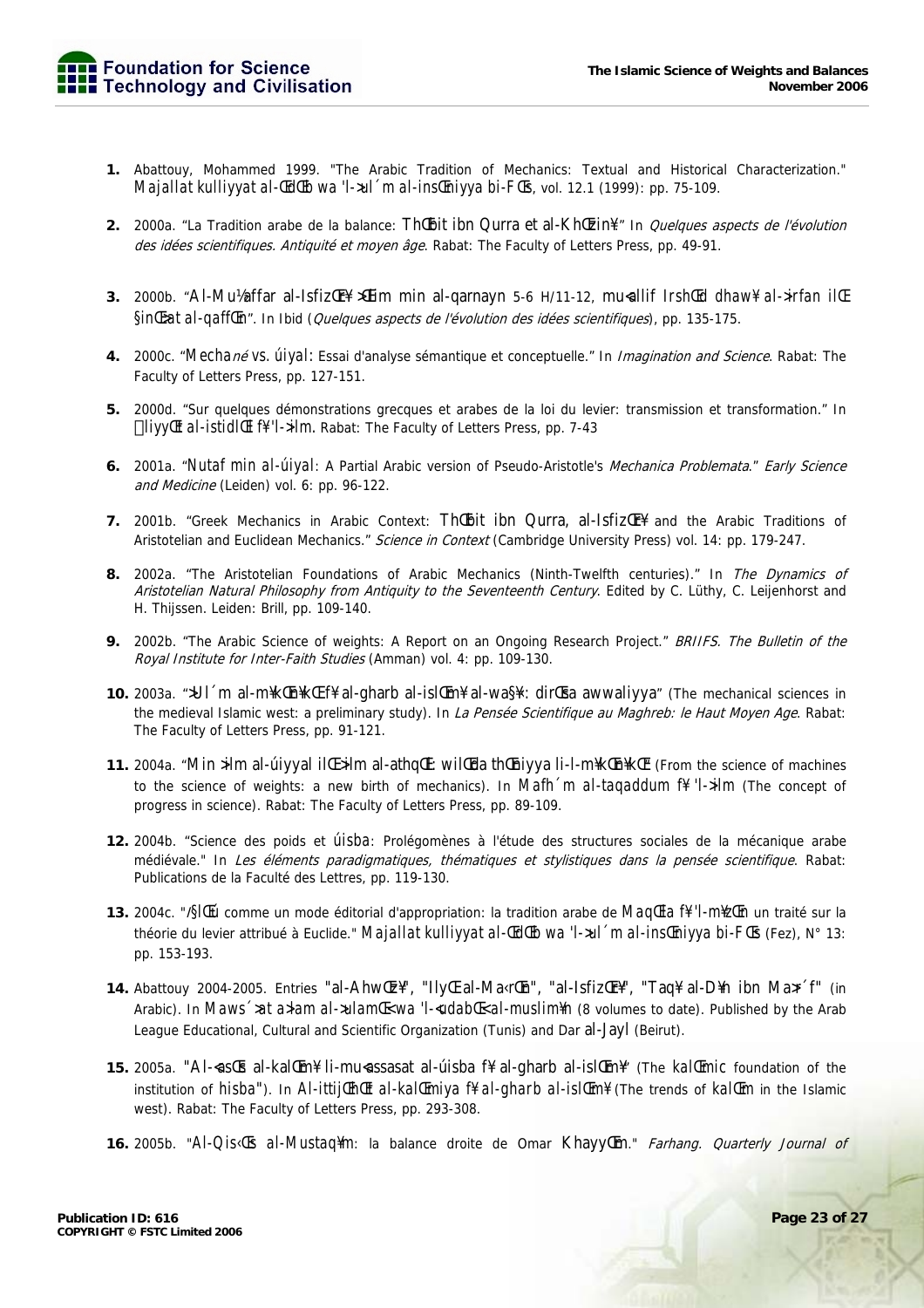Humanities and Cultural Studies (Tehran). Issue Topic: Commemoration of KhayylEm (3), vol. 18, n.53-54, pp.155-166.

- 17. [In Press 2006a]. Etudes d'Histoire des Sciences Arabes. Edited by Mohammed Abattouy. Casablanca: Publications of the King Abdulaziz Foundation for the Humanities and the Islamic Studies.
- 18. [In Press 2006b]. La science dans les sociétés islamiques: approches historiques et perspectives d'avenir. Edited by Mohammed Abattouy. Proceedings of the conference organized in Rabat, 16 et 17 avril 2004 (articles in Arabic, English and French). Casablanca: Publications of the King Abdulaziz Foundation for the Humanities and the Islamic Studies.
- 19. [In Press 2006c]. L'Histoire des sciences arabes classiques: une bibliographie sélective commentée. Casablanca: Publications of the King Abdulaziz Foundation for the Humanities and the Islamic Studies.
- 20. [Forthcoming 2006]. "Mu<assasat al-usiba f\lequity 1-gharb al-isl im \text{iff{\text{A}}\$ asset Ibn Khald 'n." Forthcoming in Al-Abniya al-fikriya f# 'l-gharb al-isl@m# zaman Ibn Khald 'n. Proceedings of the meeting held in Marrakech in 23-26 February 2006. Rabat: The Faculty of Letters Press.
- 21. Abattouy, M., Renn, Jürgen, Weinig, Paul 2001. "Transmission as Transformation: The Translation Movements in the Medieval East and West in a Comparative Perspective." Science in Context, vol. 14: pp. 1- 12.
- 22. Aghayani Chavoshi, Jafar & Bancel, Faïza 2000. "Omar Khayylm et l'Hydrostatique." Farhang. Quarterly Journal of Humanities and Cultural Studies (Tehran) vol. 12: : pp. 33-49.
- 23. Anawati, Georges C. 1977. "Les divisions des sciences intellectuelles d'Avicenne." Mélanges de l'Institut Dominicain d'Etudes Orientales du Caire vol. 13: pp. 323-335.
- 24. Aristotle 1952. Mechanica. Greek text with English translation by E. S. Forster. In The Works of Aristotle, vol. 6: Opuscula. Oxford: Clarendon Press.
- 25. Bancel, Faïza 2001. "Les centres de gravité d'Ab ´ Sahl al-Q ´h\\" Arabic Science and Philosophy vol. 11: pp. 45-78
- 26. Bayhaq¥, al-, >Al¥ ibn Zayd 1988. TŒr¥kh úukamŒ< al-islŒm. Edited by M. Kurd >Al¥. Damascus: Ma<br/>kb >Alt mujamma> al-lugha al->arabiyya. Reprint of the 1<sup>st</sup> edition (1946).
- 27. Berggren, Lennart J. 1983. "The Correspondence of Ab Sahl al-K h¥ and Ab Sullg al-êl b¥. A Translation with Commentaries." Journal for the History of Arabic Science vol. 7: pp. 39-124.
- 28. Brown, Joseph Edward 1967. The "Scientia de Ponderibus" in the Later Middle Ages. Ph. D. Dissertation. Madison: The Wisconsin University Press.
- 29. Buchner, Franz 1922. "Die Schrift über den Qarastûn von Thabit b. Qurra." Sitzungsberichte der Physikalisch-Medizinischen Sozietät zu Erlangen: pp. 141-188.
- **30.** Buckley, R. B. 1992. "The *Muútasib." Arabica* vol. 39: pp. 59-117.
- 31. Charette, François 2003. Mathematical Instrumentation in Fourteenth-Century Egypt and Syria. The Illustrated Treatise of Najm al-D¥n al-Mi§r¥. Leiden: Brill.
- 32. Clagett, Marshall 1959. The Science of Mechanics in the Middle Ages. Madison: University of Wisconsin Press.
- 33. Damerow, Peter, Renn, Jürgen, Rieger, Simone, and Weinig, Paul 2002. "Mechanical Knowledge and Pompeian Balances." Homo Faber: Studies on Nature, Technology, and Science at the Time of Pompeii. Edited by Jürgen Renn and Giuseppe Castagnetti. Roma: L'Erma, pp. 93-108.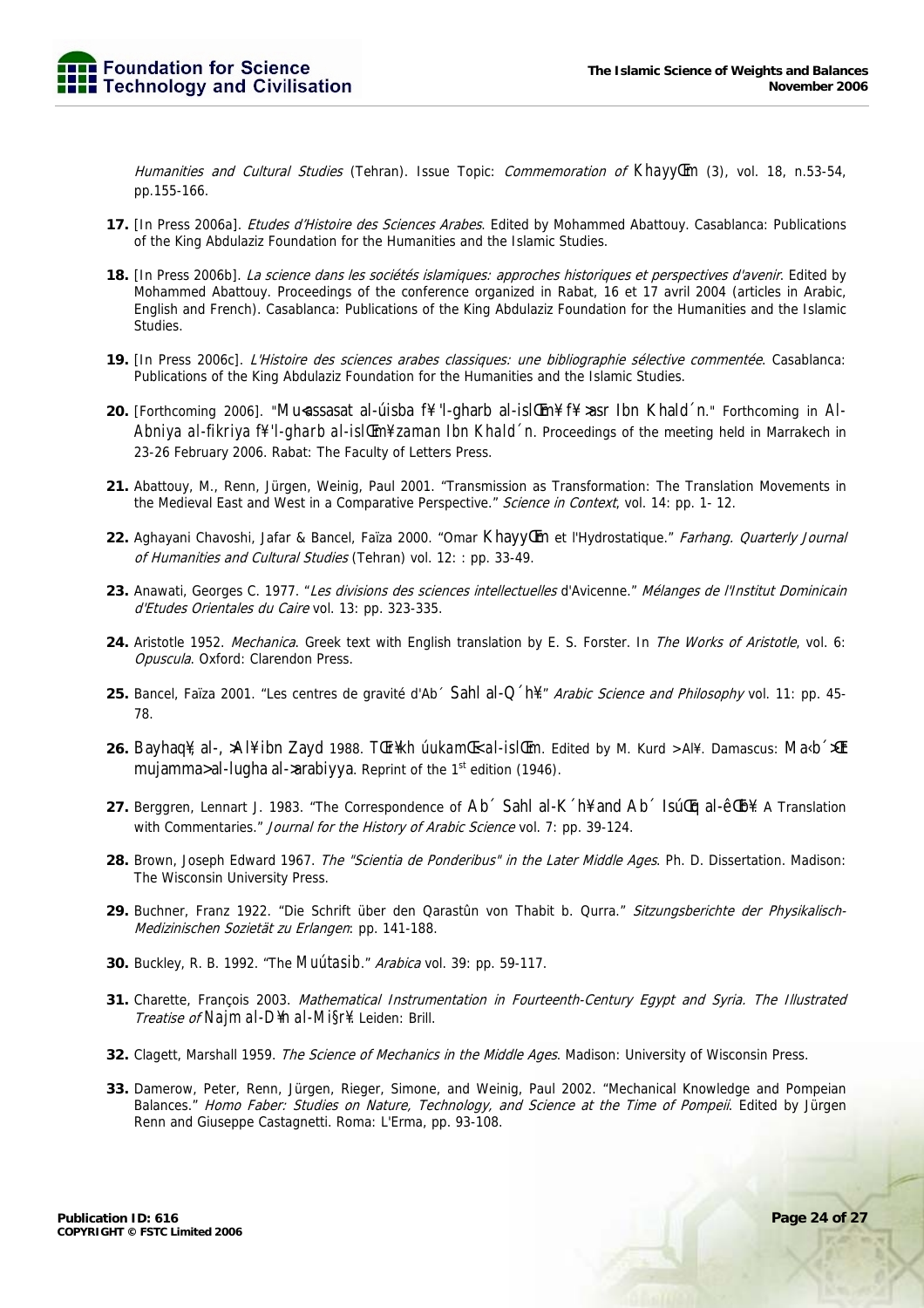- 34. Dozy, R. 1927. Supplément aux dictionnaires arabes. Leiden: E. J. Brill, 2 vols.
- 35. FCIrCD¥, al-, Ab Magr Muuammmad 1949. *IugC al->ul 'm*. Edited by >UthmCn Am¥n. Cairo: DCF al-fikr al->arab\{2nd edition.
- 36. Ghaz El¥, al-, al-Im Em ab î Emid 1961. Mag Esid al-fal Esifa. Edited by Sulaym En Duny E. Mi§r [Cairo]: DFr al-maxFrif.
- 37. Gundissalinus, Dominicus 1903. De Divisione Philosophiae. Herausgeben und philosophiegeschichtlich untersucht... von Dr. Ludwig Baur. Beiträge zur Geschichte der Philosophie des Mittelalters, 4.2-3. Munster: Druck und Verlag der Aschendorffschen Buchhandlung.
- 38. [Gundissalinus, D.] Domingo Gundisalvo 1932. De Scientiis. Texto latino establecido por el P. Manuel Alonso Alonso. Madrid-Granada: Impressa y Editorial Maestre.
- 39. Hall, Robert A. 1981. "Al-Khl[zin]!." Dictionary of Scientific Biography. 16 vols. Edited by Charles Gillispie. New York: Scribners, vol. VII: pp. 335-351.
- 40. î asan, al-, Aúmad Y ´suf 1976. Taq¥ al-D¥n wa al-handasa al-m¥kEn¥kiyya al->arabiyya. Ma>a 'KitŒb al-«uruq al-saniyya f# al-ŒlŒt al-r ´úŒniyya' min al-qarn as-sŒdis >ashar. Aleppo: Institute for the History of Arabic Science.
- 41. 1979. Ibn al-Razzltz al-Jazar¥: Al-JlEmi> bayna al->ilm wa al->amal al-nlEfi> f¥ §inlE>at al-uiyyal. Aleppo: Institute for the History of Arabic Science.
- 42. 1981. Ban ' M 'sl': KitlEb al-ulyyal. Aleppo: Institute for the History of Arabic Science.
- 43. Heron von Alexandria 1976. Heronis Alexandrini Opera quae supersunt. 5 vols; vol. 2: Mechanica et catoprica. Edited by L. Nix and W. Schmidt. Stuttgart: B. G. Teubner. Reprint of the 1st edit. Leipzig: 1899-1914.
- 44. Héron d'Alexandrie 1988. Les Mécaniques ou l'élévateur des corps lourds. Texte arabe de Qus«[ ibn L ´q[[ établi et traduit par B. Carra de Vaux, Introduction de D. R. Hill et commentaires par A. G. Drachmann. Paris: Les Belles Letters.
- 45. Heinen, Anton 1983. "At the Roots of the Medieval Science of Weights: A Report on an Edition Project." The Journal of Sophia Asian Studies (Tokyo) vol. 1: pp. 44-55.
- 46. Hill, Donald R. 1974. The Book of Knowledge of Ingenious Mechanical Devices. An Annotated Translation of al-Jazar¥'s Treatise. Dordrecht: Reidel.
- 47. 1979. The Book of Ingenious Devices. An Annotated Translation of the Treatise of Ban M s.E. Dordrecht: Reidel.
- 48. Hugonnard-Roche, Henri 1984. "La classification des sciences de Gundissalinus et l'influence d'Avicenne." Etudes sur Avicenne. Dirigées par J. Jolivet et R. Rashed. Paris: Les Belles Lettres, pp. 41-75.
- 49. Ibel, Thomas 1908. Die Wage im Altertum und Mittelalter. Erlangen: Junge (Erlangen Univ., Diss., 1906).
- 50. Ibn al-Akf[In¥, Shams al-D¥n 1989. Kit[Ib Irsh[Id al-q[Isid il[I asn[I al-maq[Isid. Edited by Junuarius Justus Withkam. Leiden: Ter Lugt Pers.
- 51. Ibn S¥nŒ, al-Shaykh al-Ra4s ab¥ >Al¥ 1331 H [1952]. Mi>yŒr al->uq 'l, tasn¥f Shaykh Ra4s ab < >Al¥ S¥nŒ. Persian text edited with introduction and notes by Jal [1] al-D\n î um [4]. Tehran: Anjuman-i Asar-i Milli.
- 52. 1989. Tis>RastEd fi 'l-úikma wa 'l-<ab\}jyylEt. Cairo: DtEr al-BusttEn\}, 2<sup>nd</sup> edition.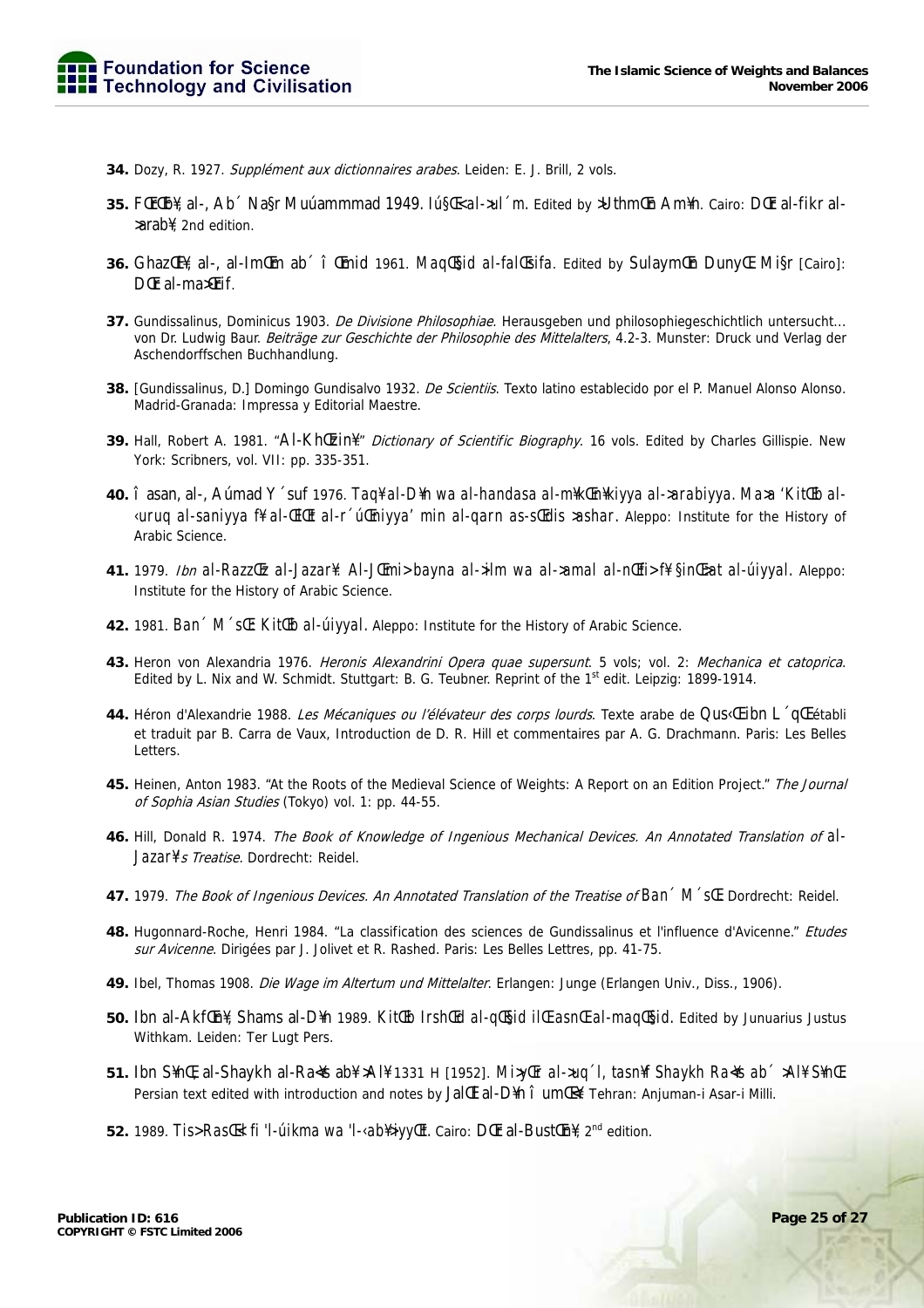- 53. Ibn al-Ukhuwwa, Muúammad 1938. The MaxTiim al-qurba ff aúkTm al-úisba. Edited, with abstract of contents, glossary and indices by Reuben Levy. Cambridge: Cambridge University Press/London: Luzac & Co.
- 54. Izzi Dien, Mawil 1997. The theory and the practice of market law in medieval Islam. A study of KitlEb Nisab allútisŒb of >Umar b. Muúammad al-SunŒm¥ (fl. 7th-8th/13th-14th century). Cambridge: E.J.W. Gibb Memorial Trust
- 55. Jackson, David E. P. 1970. The Arabic Version of the Mathematical Collection of Pappus Alexandrinus Book VIII. Ph. D. Dissertation. University of Cambridge.
- 56. Jaouiche, Khalil. 1976. Le Livre du garas< 'n de ThŒbit ibn Qurra. Etude sur l'origine de la notion de travail et du calcul du moment statique d'une barre homogène. Leiden: Brill.
- 57. Jawbar¥, al-, >Abd al-Raúm (En 1979-80. Le voile arraché. L'autre visage de l'Islam. Traduction intégrale sur les manuscrits originaux par René Khawam 2 vols. Paris: Phébus.
- 58. Khl[zin¥, al-, >Abd al-Raúml[n 1940 [1359 H]. Kitl[b m¥zl[n al-úikma. Hayderabad: Dl[<irat al-maxl[rif al->uthm<br>
Inivya.
- 59. King, David A. 1987. "The Astronomical Instruments of Ibn al-SarrCi: A Brief Survey." In D. A. King, *Islamic* Astronomical Instruments. London: Variorum, B IX.
- 60. Knorr, Wilbur R. 1982. Ancient Sources of the Medieval Tradition of Mechanics: Greek, Arabic and Latin Studies of the Balance. Firenze: Istituto e Museo di Storia della Scienza.
- 61. Khw (Frizm), al-, Ab<sup>-</sup> >Abdall (Fh b. Y suf 1968. *Liber Mafatih al-Ouloum*. Edited by G. Van Vloten, Leiden: E. J. Brill, 2nd edition.
- 62. Lamrabet, Driss 2002. "Ibn Rash¥q (XIII<sup>ème</sup> siècle) et la classification des sciences mathématiques." In Science et pensée scientifique en Occident musulman au moyen-âge. Rabat: Publications de la Faculté des Lettres, pp. 43-56.
- 63. Lane, Edward W. 1984. Arabic-English Lexicon. 2 vols. Cambridge: The Islamic Texts Society.
- 64. Moody, Ernst, and Clagett, Marshall 1952. The Medieval Science of Weights (Scientia de Ponderibus). Treatises ascribed to Euclid, Archimedes, Thabit ibn Qurra, Jordanus and Blasius of Parma. Madison: The University of **Wisconsin Press.**
- 65. Philon de Byzance 1902. Le livre des appareils pneumatiques et des machines hydrauliques. Paris: C. Klincksieck.
- 66. Rozhanskaya, Mariam M. 1996. "Statics." In Encyclopaedia of the History of Arabic Science. 3 vols. Edited by R. Rashed. London: Routledge, vol. III, pp. 614-642.
- 67. êabltú, al-, î ussah al-Sltim (supervision) 1989. Al->Ul 'm >inda al->Arab wa-al-Muslim¥n. Collection of DlEr al- th&r al-Isl&miyya, Kuwait: D&r al- th&r al-Isl&miyya.
- 68. Sa¥d En, Aumad S. 1981. "Al-Umaw¥." Dictionary of Scientific Biography. Vol. 13/14, pp. 539-540.
- 69. Saliba, George 1985. "The Function of Mechanical Devices in Medieval Islamic Society." Science and Technology in Medieval Society. Edited by Pamela Long. Annals of the New York Academy of Sciences, vol. 441: pp. 141-151.
- 1938-1940. Al-Fihris: parts **70.** Sbath, Paul. Catalogue  $des$ Manuscrits **Arabes** 3 plus Supplement. Cairo.
- 71. Sezgin, Fuat 1974. Geschichte des Arabischen Schriftums. Vol. V: Mathematik. Leiden: E. J. Brill.